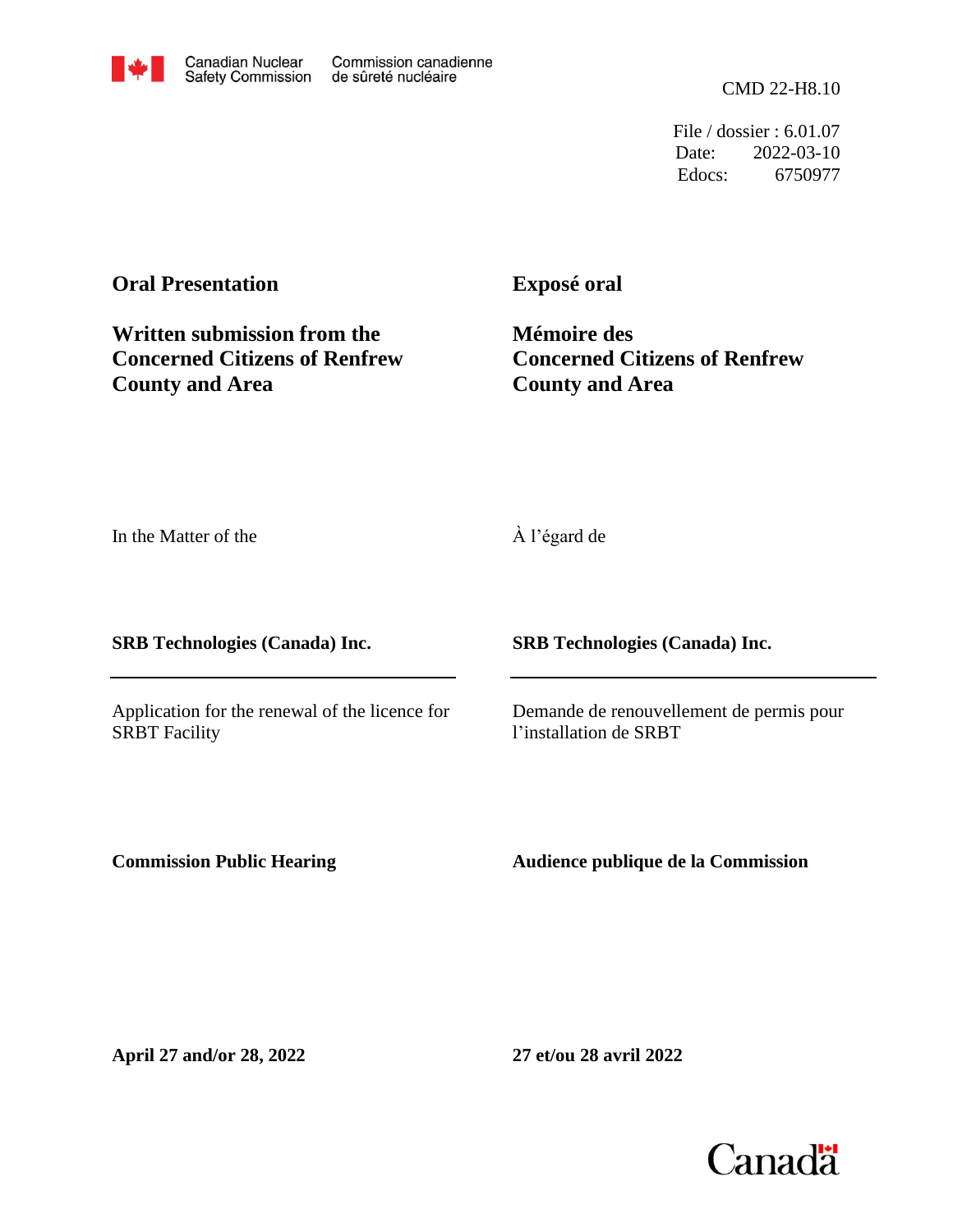# **Final: March 10, 2022**

# **Tritium Hazards at SRBT Pembroke: Submission from Concerned Citizens of Renfrew County and Area**

# **CNSC Hearing Dates: April 27/28 2022**

# **Table of Contents**

Executive Summary

- A. Introduction
- B. Tritium Releases from SRBT
- C. The Hazards of Tritium
- D. New Evidence on Radiation Risks
- E. Questionable Conclusions from Environmental Data
- F. Tritium Concentrations in Pembroke Sewage
- G. Epidemiology studies at other tritium-emitting plants
- H. CNSC Recommendations of January 14, 2022

Conclusions and Recommendations

References

APPENDICES APPENDIX A. Organically Bound Tritium APPENDIX B. Uncertainties in Dose Estimates APPENDIX C. Increased Incidences of Cancer near NPPs

TECHNICAL ANNEXES

ANNEX A. ACRONYMS AND ABBREVIATIONS ANNEX B. SYSTÈME INTERNATIONALE (SI) UNITS ANNEX C. GLOSSARY OF COMMON RADIATION TERMS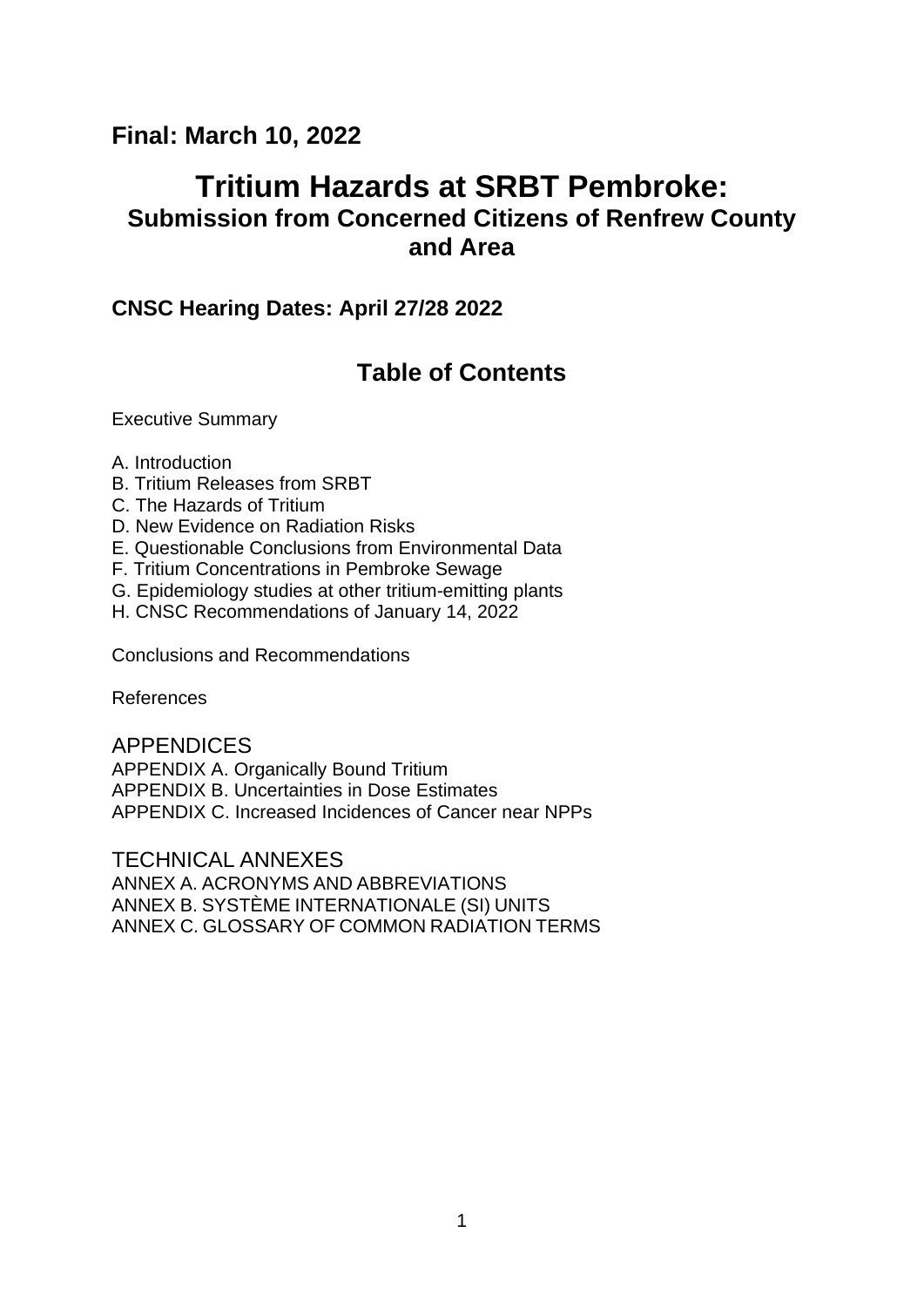# **Executive Summary**

**SRB Technologies (Canada) Inc (SRBT) operates a tritium light manufacturing plant at Pembroke, Ontario. It has applied to CNSC for a 15-year extension of its current 7-year license allowing operations to continue through 2037.**

**Annual tritium emissions to air and to water from SRBT's factory continue at high levels. Environmental measurements of soils, foodstuffs, wells and sewage near the SRBT facility show continuing tritium contamination. SRBT workers and local residents will ingest tritium, inhale tritium, and absorb tritium through their skin, and these intakes will increase their probability of getting cancer and other radiogenic diseases. However no measurements are made of HTO and OBT levels in people living in Pembroke.**

**Tritium, <sup>3</sup>H, is the radioactive isotope of hydrogen. Major international agencies recognise that tritium is an unusually hazardous radionuclide.** 

**No epidemiological studies in the Pembroke area have been commissioned or carried out to ascertain levels of adverse health effects. However epidemiology studies at other Canadian facilities emitting tritium indicate increases in cancer and congenital malformations. In addition, evidence from cell and animal studies, and radiation biology theory, indicates that radiogenic effects will occur from exposures to tritium.**

**Recent, large-scale, statistically powerful, epidemiology studies of nuclear workers in UK, US and France have resulted in perceived increases in the radiation risks of low-LET radiation, including tritium. The new studies show a 47% increase in solid cancers and a 580% increase in leukemias. These new studies are applicable to tritium's radiation exposures at the SRBT plant at Pembroke.** 

**The high emissions, high levels of contamination, and raised estimates of cancer risks together mean that tritium poses increased health risks to SRBT workers and the people of Pembroke. Using the Precautionary Principle, it is recommended that any license should be contingent on relocation of the SRB factory to an unpopulated area outside the city limits of Pembroke.**

# **Tritium Hazards at SRBT Pembroke**

#### **A. Introduction**

1. Concerned Citizens of Renfrew County and Valley, a NGO based in the Ottawa area, has requested Dr Ian Fairlie to review SRBT's proposals for the CNSC hearing, and to prepare an independent report summarizing current understandings of the biological and health effects of exposures to tritium and commenting on the risks faced by local citizens. In particular, new evidence since 2015, when SRBT last applied for an extension to its operating licence, will be discussed.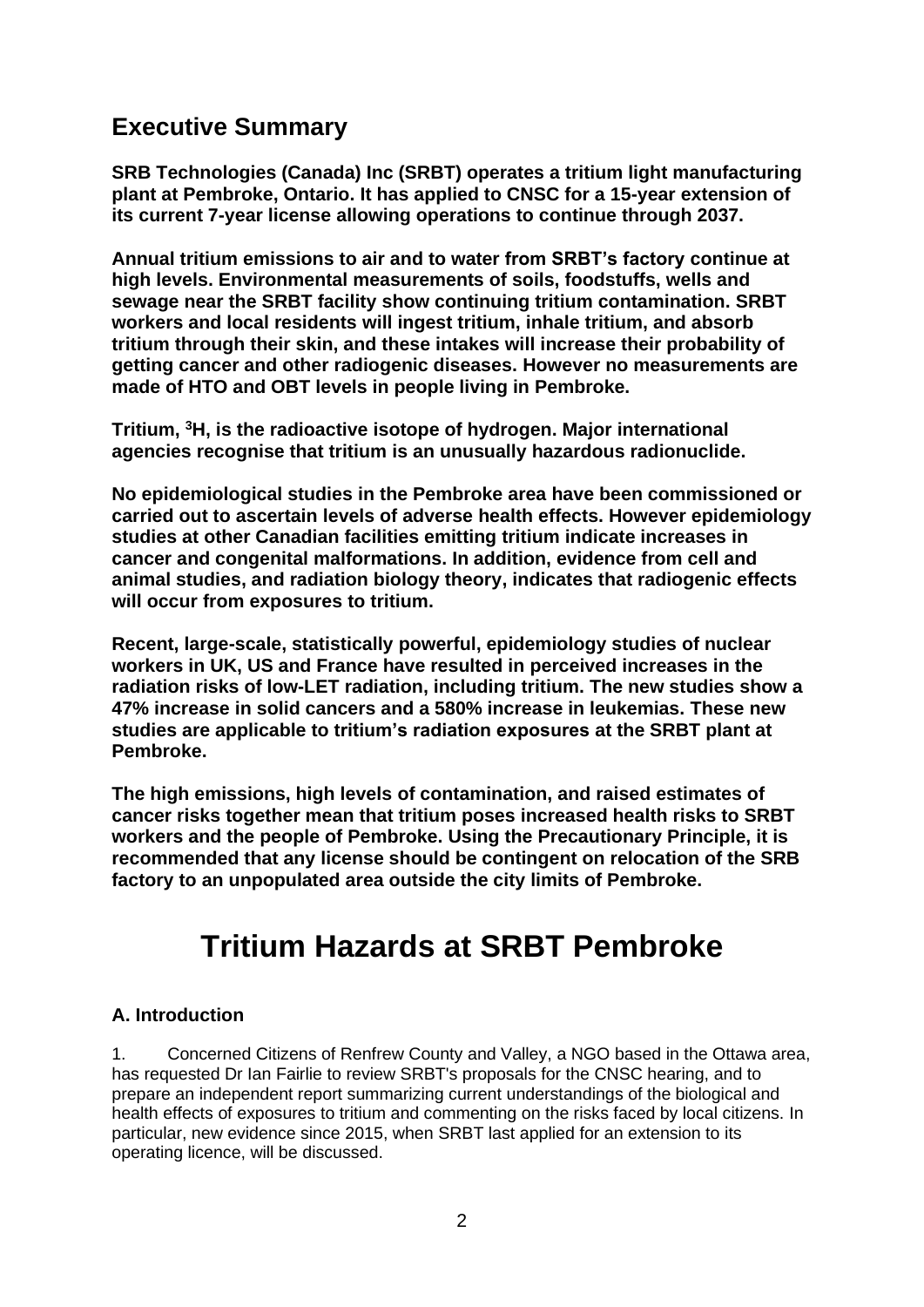2. Dr Ian Fairlie is a Canadian citizen resident in the United Kingdom. He is an independent consultant on radioactivity in the environment with degrees in chemistry and radiation biology. His doctoral studies at Imperial College, UK and Princeton University, US examined nuclear waste technologies. One of his areas of expertise is the dosimetric impacts of nuclear reactor emissions. He has authored many articles in peer-reviewed journals on epidemiology studies of child leukemias near radiation facilities and on the hazards of radionuclides. He has been a consultant to UK Government Departments, the European Parliament, the World Health Organisation, environment NGOs, and UK local authorities. Between 2000 and 2004, he was head of the Secretariat to the UK Government's Committee Examining the Radiation Risks of Internal Emitters (CERRIE).

3. Of particular relevance to these hearings, Dr Fairlie has written numerous scientific articles on the hazards of tritium emissions which have been published in peer-reviewed journals.

• Fairlie I. (2014) A hypothesis to explain childhood cancers near nuclear power plants J [Environ Radioact.](http://www.ncbi.nlm.nih.gov/pubmed/24054083) 133 (2014) pp 10- 17

• Fairlie I. Hypothesis to Explain Childhood Cancer near Nuclear Power Plants. Int J Occup Environ Health 2010;16:341–350.

• Fairlie I. The hazards of tritium – revisited. Medicine, Conflict and Survival. Vol 24:4. October 2008. pp 306 -319.

<http://www.informaworld.com/smpp/content~content=a904743144~db=all~order=page>

 $\bullet$  Fairlie I. RBE and w<sub>R</sub> values of Auger emitters and low-range beta emitters with particular reference to tritium. Journal of Radiological Protection. 2007; 27:157-168. <http://www.iop.org/EJ/abstract/0952-4746/27/2/003/>

• Fairlie I. Tritium Hazard Report: Pollution and Radiation Risk from Canadian Nuclear Facilities. Published by Greenpeace Canada. June 2007. [http://www.greenpeace.org/raw/content/canada/en/documents-and-links/publications/tritium](http://www.greenpeace.org/raw/content/canada/en/documents-and-links/publications/tritium-hazard-report-pollu.pdf)[hazard-report-pollu.pdf](http://www.greenpeace.org/raw/content/canada/en/documents-and-links/publications/tritium-hazard-report-pollu.pdf)

• Fairlie I**.** Tritium Hazard Report on Cernavoda 3/4: Environment Impact Analysis: Report for Greenpeace Romania. Published by Greenpeace Central Europe. November 2007. [http://www.greenpeace.ro/uploads/articole/Cernavoda%20Report%20for%20GP%20Central%20](http://www.greenpeace.ro/uploads/articole/Cernavoda%20Report%20for%20GP%20Central%20Europe.pdf) [Europe.pdf](http://www.greenpeace.ro/uploads/articole/Cernavoda%20Report%20for%20GP%20Central%20Europe.pdf)

• Fairlie I. Uncertainties in Doses and Risks from Internal Radiation. Medicine, Conflict and Survival, Vol 21:2. pp 111 – 126. (2005)

<http://www.informaworld.com/smpp/content~content=a714004320~db=all~order=page>

• Fairlie I. Tritium: The Overlooked Nuclear Hazard. The Ecologist. 22 No 5. 228-232 (1992)

#### **B. Tritium Releases from SRBT**

4. In recent years, SRBT has continued to release large quantities of tritium to air. See Table 1. These are of the order of tens of terabecquerels per year (TBq/a – see radioactivity units at Annex B). One terabecquerel is  $10^{12}$  Bq, or one trillion Bq, i.e.  $1,000,000,000,000$  Bq - a very large amount or radioactivity.

5. Tritium is released mainly in two forms – tritium gas (HT) and tritiated water or water vapour (HTO), in other words radioactive water or /water vapour. As a result of molecular exchange - explained in BOX 1 below - these two types of releases are added together and treated as HTO. This is an important matter as the ICRP (in its Annual Limits of Intake [https://www.icrp.org/docs/Occupational\\_Intakes\\_P1\\_for\\_consultation.pdf\)](https://www.icrp.org/docs/Occupational_Intakes_P1_for_consultation.pdf) considers HTO, radioactive water, to be 25,000 times more radiotoxic than HT, radioactive hydrogen gas.

6. It is also important because official regulatory models for atmospheric releases of tritium do not deal with doses from emissions of tritiated hydrogen gas (HT) and conversion of HT to HTO in the environment, nor do they address the dose from ingesting tritium incorporated into organic compounds (Peterson and Davis, 2002).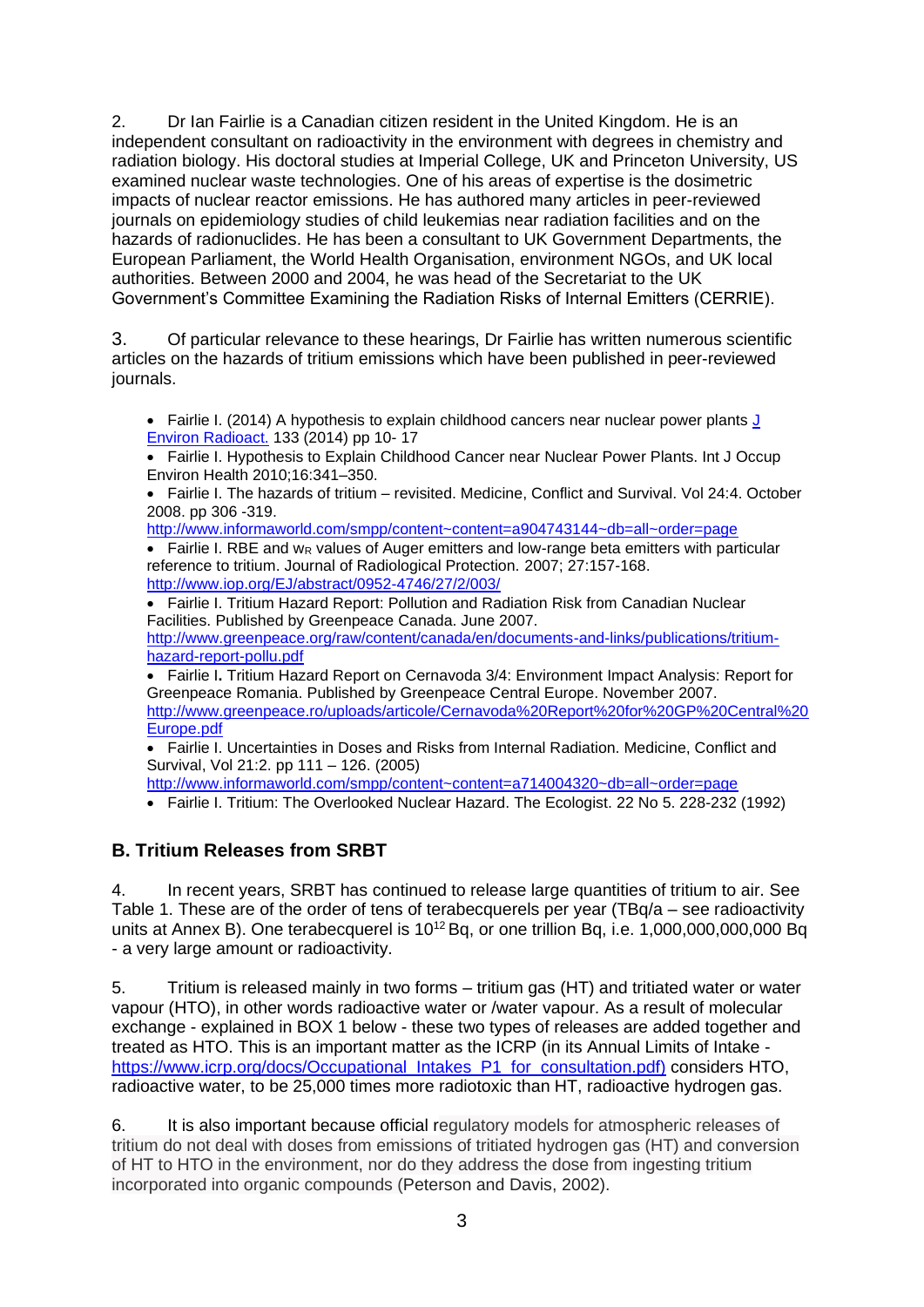#### 7. Although SRB's Safety Analysis Report

[http://srbt.com/SRBT%20Safety%20Analysis%20Report,%20Rev.%204%20\(November%20](http://srbt.com/SRBT%20Safety%20Analysis%20Report,%20Rev.%204%20(November%202017).pdf) [2017\).pdf](http://srbt.com/SRBT%20Safety%20Analysis%20Report,%20Rev.%204%20(November%202017).pdf) includes a voluntary commitment not to process tritium when it is raining, this is not a licence requirement. It should be as, rather worryingly, SRB's commitment re rainfall apparently does not recognize the risks of HTO uptakes via inhalation. Instead it states "Tritium processing is not permitted during times where precipitation is occurring. This restriction is in place in order to provide protection of groundwater resources."

#### **BOX 1. Molecular Exchange**

In the environment, tritium atoms in HT rapidly exchange with stable H atoms in water through the phenomenon of molecular exchange. Therefore here all tritium releases are treated as HTO. This is common practice in OPG and AECL reports (Davis et al, 1997).

In more detail, in matter, all atoms engage in exchange reactions with like atoms in other molecules to varying degrees. This means that tritium atoms in HT swap positions with stable H atoms in the environment in the hydrosphere and in biota, including humans. H and T, the smallest atoms (apart from deuterium) are prominent as regards exchange reactions. These exchange reactions are very quick, taking about 10-15 seconds on average.

As the most common hydrogenous material in the environment is water in liquid or vapour forms, this means that tritium released as HT relatively quickly transfers to HTO. In practical terms, open water surfaces and biota downwind, including food growing in the area, plants, animals and humans, would become contaminated with tritium up to the tritium concentration in the atmosphere. For example, it would include vegetables and fruit in exposed market stalls and shops (Inoue, 1993).

8. Annual tritium emissions to air from SRBT are set out in table 1. These emissions have been declining in general terms, but still remain unacceptably high.

| (HT and HTO) TBq/a |
|--------------------|
| 25                 |
| 32                 |
| 33                 |
| 25                 |
| 29                 |
| 56                 |
| 66                 |
| 79                 |
| 30                 |
| 56                 |
| 36                 |
| 42                 |
| 40                 |
| 42                 |
| 285                |
| 1224               |
| 4315               |
| 676                |
| 834                |
|                    |

#### **TABLE 1. Tritium Emissions to air from SRBT**

correct to two significant figures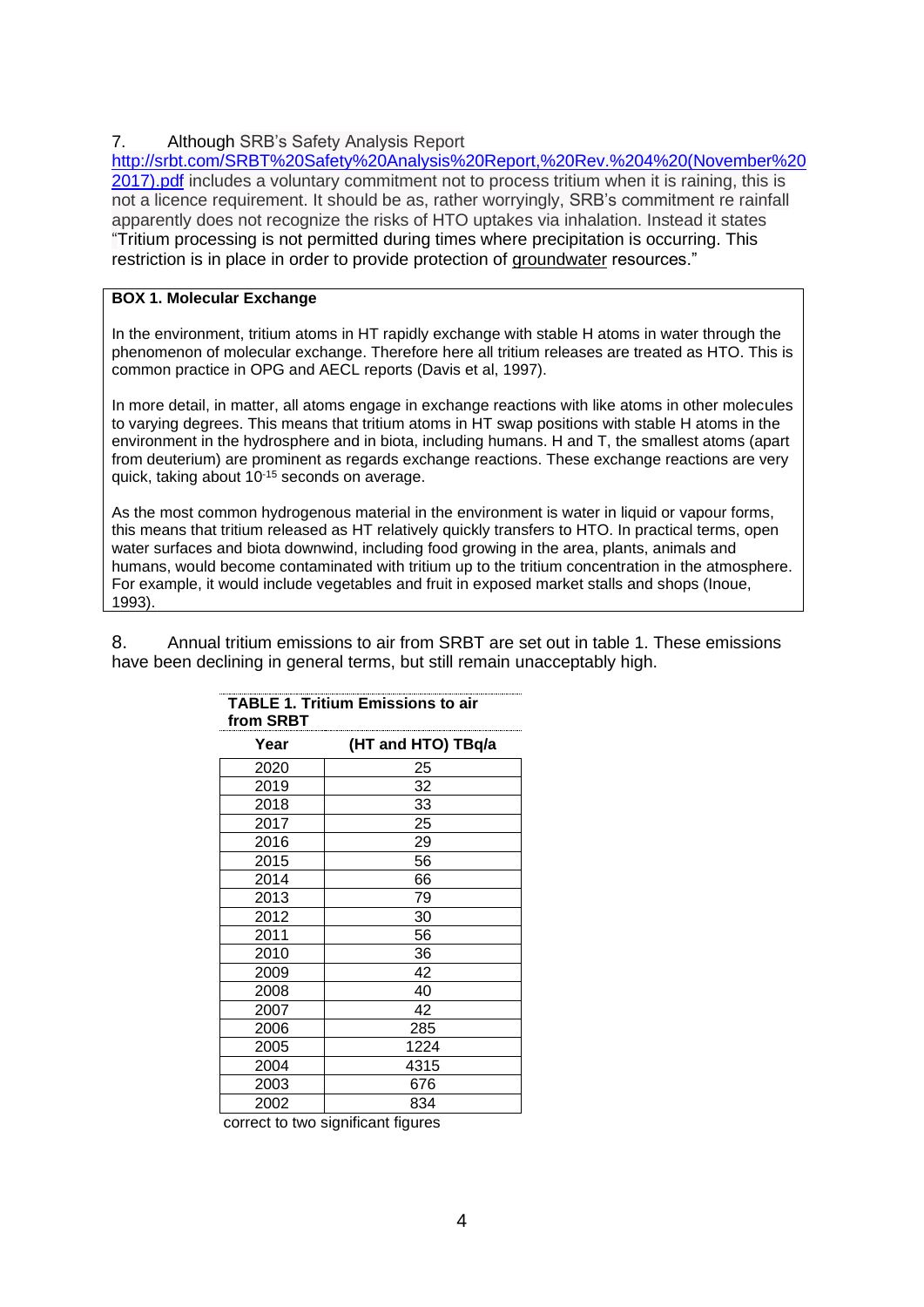9. SRBT's annual emissions are lower than those from CANDU nuclear reactors widely known as prolific sources of tritium - but significantly higher than other reactor types around the world – see Table 2.

| <b>Facility</b>               | TBq/a       |  |
|-------------------------------|-------------|--|
| Pickering NPP (2019) Ontario  | 560         |  |
| Bruce NPP(2019) Ontario       | 793         |  |
| Darlington NPP (2019) Ontario | 223         |  |
| <b>SRBT Ontario</b>           | 25          |  |
| Dungeness B (AGR) UK          | 12          |  |
| Sizewell B (PWR) UK           | 3           |  |
| Dungeness A (Magnox)UK        | 2.6         |  |
| <b>German NPPs</b>            | 0.5 average |  |

TABLE 2. Annual Tritium air emissions from various sources

Ontario NPP data from [http://nuclearsafety.gc.ca/eng/resources/publications/reports/regulatory-oversight-reports/npgs](http://nuclearsafety.gc.ca/eng/resources/publications/reports/regulatory-oversight-reports/npgs-report-2019.cfm)[report-2019.cfm](http://nuclearsafety.gc.ca/eng/resources/publications/reports/regulatory-oversight-reports/npgs-report-2019.cfm)

10. According to its most recent Annual Compliance Report (SRBT, 2020) SRBT emitted 25 TBq of tritium in 2020. Although this is a welcome decrease from some previous years, it still remains a large annual amount of tritium, i.e. 25,000,000,000,000 Bq.

11. Canada's only other tritium light factory (SSI in Peterborough, Ontario) was abandoned by its operating company in 2012, partly as a result of local opposition arising from health concerns about its large tritium releases. [http://www.nuclearsafety.gc.ca/eng/the-commission/pdf/2015-03-27-Report-on-the-Clean-](http://www.nuclearsafety.gc.ca/eng/the-commission/pdf/2015-03-27-Report-on-the-Clean-up-and-Abandonment-of-Shield-Source-Inc-eng.pdf)

[up-and-Abandonment-of-Shield-Source-Inc-eng.pdf](http://www.nuclearsafety.gc.ca/eng/the-commission/pdf/2015-03-27-Report-on-the-Clean-up-and-Abandonment-of-Shield-Source-Inc-eng.pdf)

12. In risk assessments, aerial emissions are more important than liquid discharges for two reasons. First, the key parameter in estimating radiation exposures to local people is the nuclide concentration in environmental materials. Contrary to what many people think, air emissions<sup>1</sup> result in higher environmental concentrations than water discharges. The reason is dilution. A cubic metre of water contains a million grams of water which dilutes radioactive contaminants far more effectively than a cubic metre of air which only has ~10 grams of water: i.e., >100,000 times more effectively. This is not to accept that dilution is the solution to pollution - it isn't - it merely reflects the fact of existing (ill-advised) methods of disposing of gaseous nuclear wastes. Second, individual exposures and collective exposures from air emissions are much larger than from discharges to water. Accordingly this report deals mainly with air emissions.

## **C. The Hazards of Tritium**

13. In order to understand and appreciate tritium risks to local people, we need to discuss tritium's properties in some detail. In the past, nuclear scientists had tended to minimise the risks from tritium and to regard it as being only weakly radiotoxic. This is changing: in the last decade, 10 major reports on tritium have been published by radiation safety agencies in the UK (AGIR, 2008), Canada (CNSC, 2010a; 2010b) and France. In France, the French Nuclear Safety Authority (ASN, 2010) published a comprehensive White Paper on tritium and the French Institute de Radioprotection and Nuclear Safety published six major reports on tritium (IRSN, 2010a; 2010b; 2010c; 2010d; 2010e; 2010f). In particular, these reports all noted that tritium exposures resulted in internal radiation doses whose estimation contained uncertainties which could render them unreliable.

<sup>1</sup> Hence the importance of the rapid conversion of HT to HTO in air and the subsequent conversion of a portion of HTO into OBT in the human body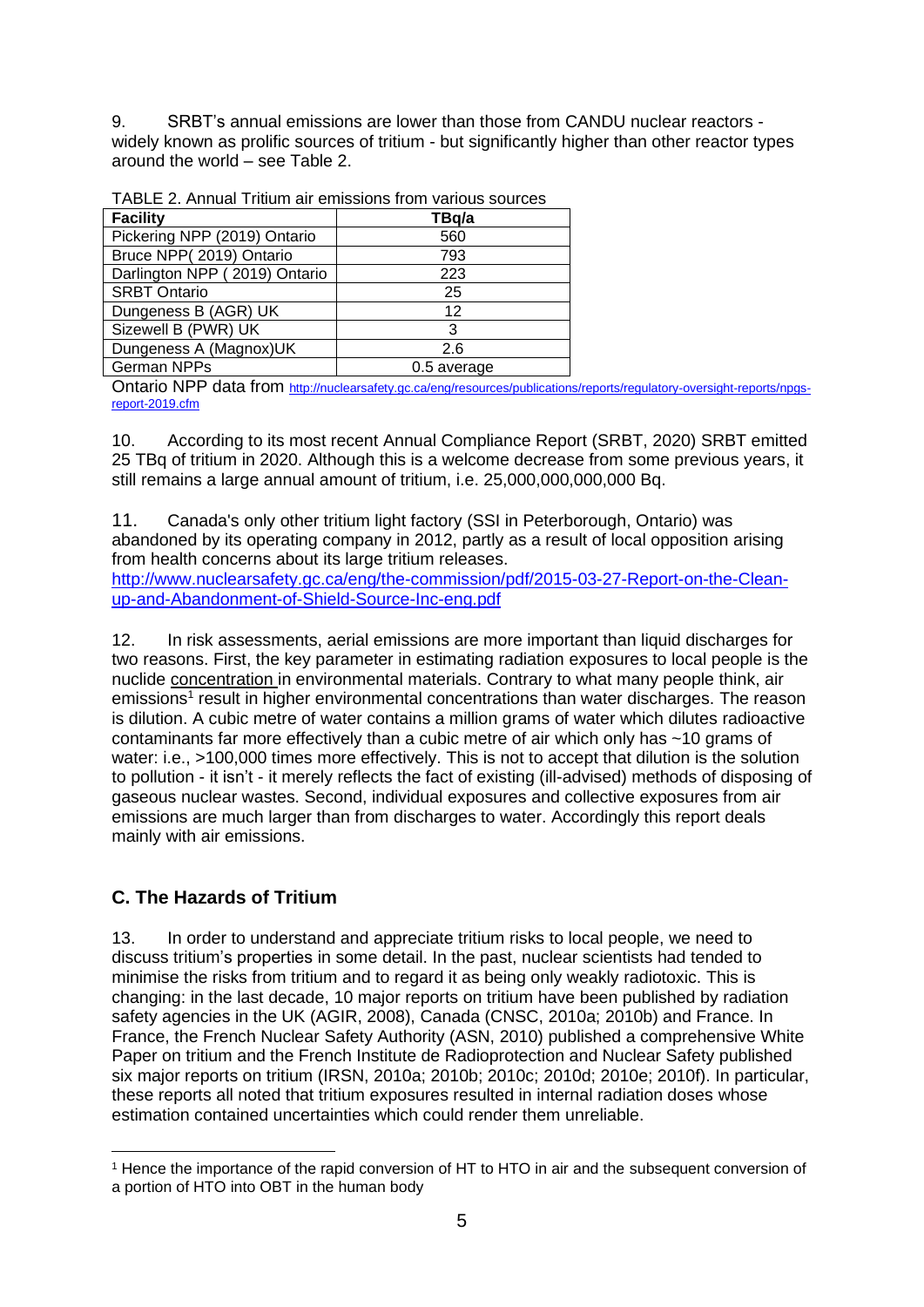14. The most comprehensive report on tritium remains the report by UK Government's senior Advisory Group on Ionising Radiation (AGIR, 2008). This strongly recommended that tritium's hazard (ie, its radiation weighting factor,  $w_R$ ) should be doubled from 1 to 2. Other scientists (Fairlie, 2008; Fairlie, 2007a; Fairlie, 2007b; Melintescu et al, 2007; Makhijani et al, 2006) have presented evidence for even larger increases in tritium's radiotoxicity, including the US EPA (2006) which recommended a 2.5 fold increase.

15. These reports drew attention to tritium's properties which mark it out as an unusually hazardous radionuclide. These include

- a. its relatively long half-life of 12.3 years
- b. its mobility and cycling (as  $H_2O$ ) in the biosphere,
- c. its multiple pathways to man,
- d. its ability to swap instantaneously with H atoms in adjacent materials,
- e. its relatively high relative biological effectiveness (RBE) of 2 to 3,
- f. its ability to bind with cell constituents to form organically-bound tritium (OBT) which is heterogeneously distributed in humans,
- g. its long residence time in bodies as OBT, and
- h. its short-range beta particle, meaning that its damage depends on location within cellular molecules, e.g. DNA

16. It is necessary to take into full account the long biological half-lives of OBT. Recently Matsumoto, Hideki et al. (2021) stated "*To understand the effects of internal exposures by tritium … it is important to realize that a part of tritium atoms (5–6% of HTO absorbed into the body) exists as a component of the body due to exchange with hydrogen atoms in organic compounds such as proteins and carbohydrates in the body, the so-called OBT. OBT, especially tritium bound to carbon atoms in organic compounds remains longer in the body, because such OBT is difficult to exchange for other atoms in organic compounds. Thus, the biological half-life of OBT is about 40 days for a short-term component and about one year for a long-term component*."

17. For these reasons, tritium presents severe challenges to conventional dosimetry and health-risk assessments. Also, tritium in its elemental form diffuses through most containers, including those made of steel, aluminium, concrete and plastic. Furthermore, in either form, tritium is not detected by commonly-used survey instruments (Okada et al, 1993). Normally swabs have to be taken which are then sent to specialist laboratories to determine their tritium concentrations.

18. When tritium is emitted from SRBT (whether as water vapour or elemental tritium), it travels via multiple environmental pathways to humans. It cycles in the environment, because tritium atoms swap quickly with stable hydrogen atoms in the biosphere and hydrosphere. This means that open water surfaces, rivers, streams and all biota, local crops and foods in open-air markets (Inoue, 1993) animals and humans will become contaminated by tritiated moisture up to ambient levels – that is, up to the air concentrations of the emitted tritium.

19. With the tritium emitted by SRBT in the atmosphere, Pembroke people and SRBT workers can become tritiated by skin absorption, and by inhalation of contaminated water vapour. Because tritium is quickly transferred to food and water (Inoue, 1993), workers and the public will also get tritium by eating contaminated food and drinking liquids. When tritium enters the body, it is readily taken up by exchange mechanisms, by metabolic reactions and by cellular growth. Over 60 per cent of the body's atoms are hydrogen atoms and every day about five per cent of them are engaged in metabolic reactions and cell proliferation. The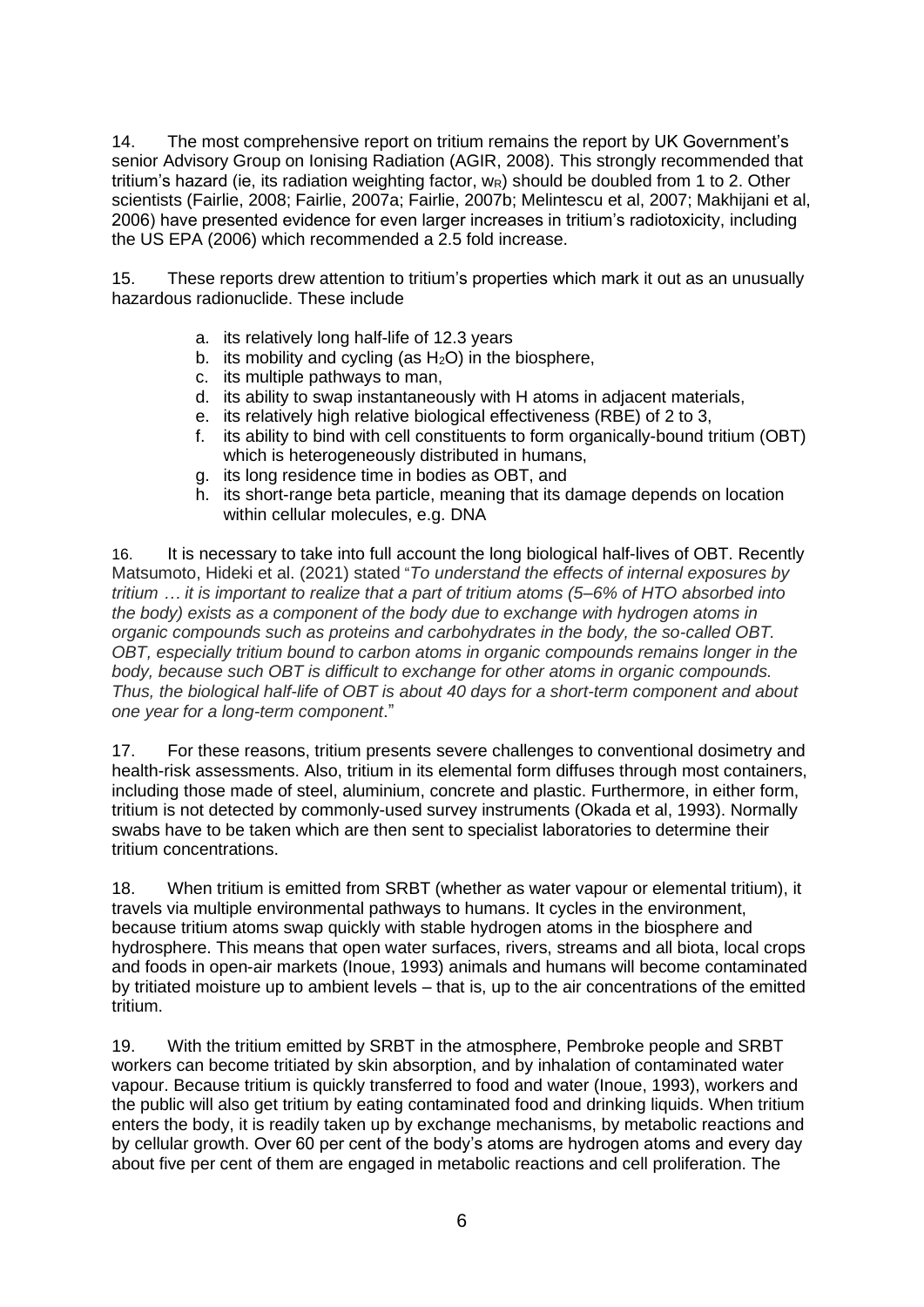result is that a proportion of the tritium taken in is fixed to proteins, lipids and carbohydrates, including nucleo-proteins such as DNA in our cells.

20. This is termed organically bound tritium (OBT) which is non-uniformly distributed and is retained in our bodies for longer periods than tritiated water. Exposures from OBT are therefore higher than from HTO. The longer people are exposed to tritiated water emissions (i.e. in terms of the numbers of days), the higher their levels of OBT become until, in the case of repetitive exposures lasting years, equilibrium is established between HTO and OBT levels. Unfortunately, the dosimetric models used by the International Commission on Radiological Protection (ICRP) assume the opposite – that tritium is homogenously distributed in the body/tissue/ organ of interest and is quickly excreted. And ICRP dosimetric models only consider single exposures not chronic ones so that their model estimates of OBT levels are unreliable.

21. It can be seen that tritium has unusual properties which suggest that it should be regarded as hazardous in radiation protection advice. Unfortunately, tritium's properties are not recognised by the ICRP and authorities which take their lead from the ICRP. This bad situation is made worse by the ICRP's incorrect dose model for tritium which results in the underestimation of tritium 'doses' and its risks. For example, the ICRP's dose conversion factor for tritium intakes is  $1.8 \times 10^{-11}$  Sv per Bq, the lowest of any common nuclide by some margin. It is about 1000 times smaller than that for Cs-137.

22. One major controversy, which has lasted for about 60 years, is the ICRP's continued recommendation of the radiation weighting factor ( $w<sub>R</sub>$ ) for tritium of 1. See Fairlie (2007a). This value is simply wrong and should be at least doubled. It should be borne in mind that the ICRP is not an official body, but a voluntary one. It operates rather like a trade association, as it is principally concerned with protecting the interests of its members rather than those of the general public. It appears that non-scientific considerations may have played a part in the ICRP's decisions on tritium, as regards nuclear weapons production plants in the past, nuclear reactors at present, and proposed fusion facilities in the future.

## **D. New Evidence on Radiation Risks**

23. In 2015, during SRBT's previous application for a License renewal, extensive evidence on tritium's hazards was submitted to the CNSC by the NGO "First 5 Years". Since then, to our knowledge, no new tritium studies have been commissioned although it can be argued that these should have been conducted.

24. Nevertheless important new epidemiological evidence has been published indicating that **all low-LET radiation risks have increased**. Low-LET radiation means low linear energy transfer and includes beta particles like tritium's, gamma rays and most X-rays.

25. The new evidence is from the International Nuclear Workers' Study (INWORKS) meta-studies of nuclear workers in the US, UK and France. The meta-studies are very large (>300,000 participants) which lends considerable authority to their findings. The new studies do not estimate tritium risks directly but do so indirectly. Since tritium is emitted from all nuclear facilities, all nuclear workers in these studies were exposed to tritium as well as to gamma rays which were measured in their film badge dosimeters, of which records had been kept for many years.

26. In late 2015 and in subsequent years, the INWORKS studies of nuclear workers in France, United Kingdom, and United States (Hamra et al, 2016) examined associations between low dose-rate radiation and **leukemia/lymphoma** (Leuraud et al, 2015, 2021), **solid cancers** (Richardson et al, 2018), and **circulatory disease** (Gillies et al, 2017).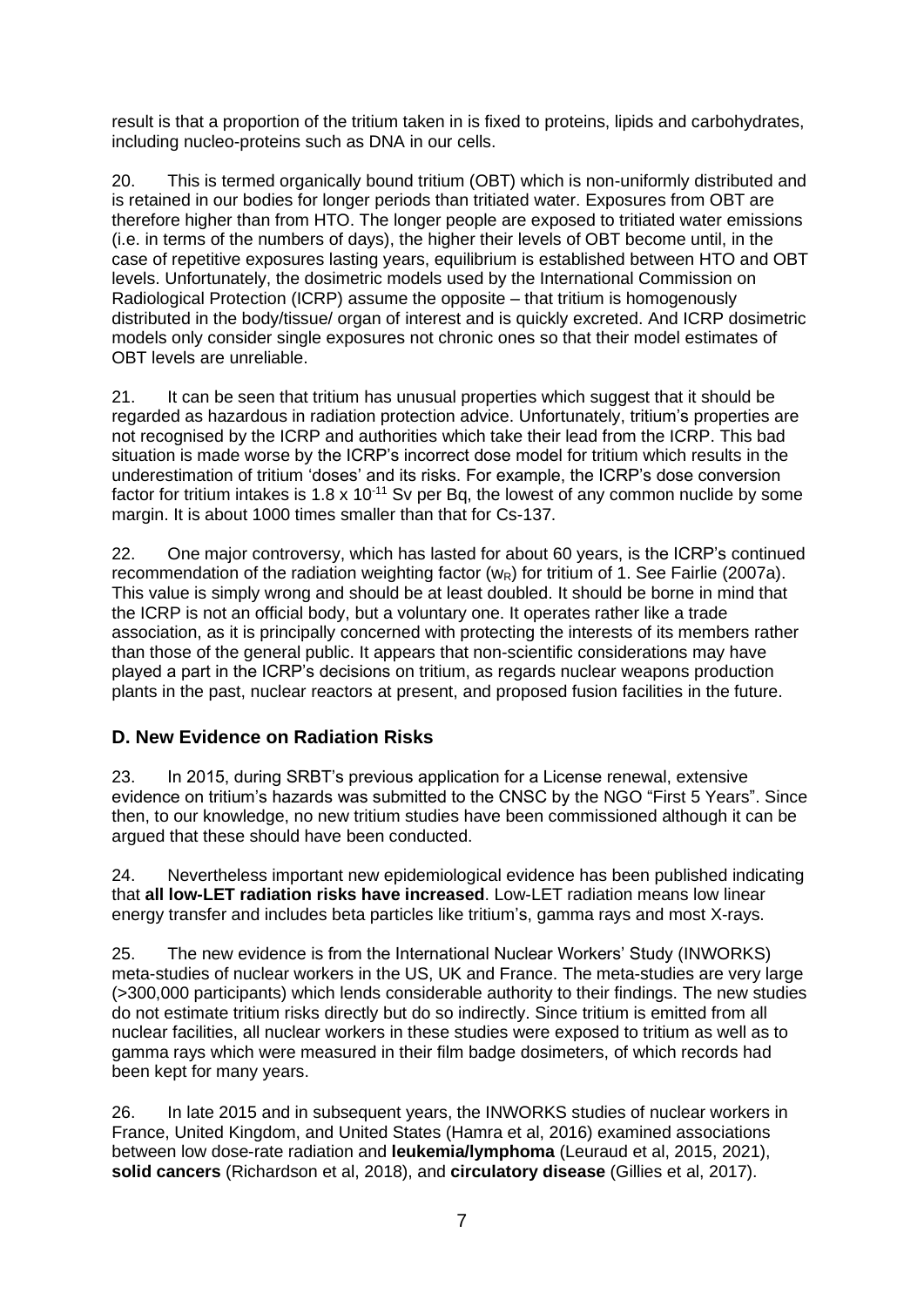27. The main findings from the first two were that radiation risk estimates were broadly similar to, but higher than, the risk estimates derived previously from the Japanese bomb survivors' studies. For example, in the solid cancer study, the authors stated "*Our estimated association between radiation and solid cancer (ERR = 0.47 per Gy; 90% confidence interval 0.18 to 0.79) is larger than but statistically compatible with the estimate from a mortality analysis of male survivors of the Japanese atomic bomb exposed at ages 20-60 years (ERR = 0.32 per Sv; 95% confidence interval 0.01 to 0.50)."*

28. The phrase "statistically compatible" in this quote is a jargon definition used in statistics. It does not mean 'the same or similar'. It means that the confidence intervals in the two studies overlapped which is a different matter. Therefore it is necessary to compare the main point estimates of risk. The actual observed increase between the two studies was  $0.47/0.32 = 1.47$ , i.e. a 47% increase - a significant amount.

29. Similarly for leukemias. The more recent study in leukemia risks (Leurad et al, 2021) stated "i*n the dose range … 0–500 mGy, the linear estimated ERR/Gy …..derived from LSS (0.59; 90% CI − 0.43; 2.03) is substantially smaller than that derived from INWORKS (3.46; 90% CI 1.29; 6.19)".* 

30. The actual increase in point estimates is 5.8 fold or 580%. This very large increase is driven mainly by the 11-fold increase in chronic myelogenous leukemia (CML) in older workers. In myeloid leukemia, the cancers occur in cells that form red blood cells, some other types of white cells, and platelets.

31. The third study on cardiovascular risks somewhat surprisingly reported brand new risks of heart disease and strokes. These are not taken into account in official risk estimates by regulatory agencies but they should be.

32. A main assumption of this report is that the recorded external gamma doses in the new occupational studies may be used to comment upon tritium risks. **This is reasonable because when tritium risks are calculated the risk from external gammas is used as a factor. Therefore when external gamma risks are increased so are tritium's risks**. It is also reasonable because both forms of radiation i.e. gamma rays and the beta particles from tritium are low-LET forms of radiation and, at least in official reports, both use the same radiation weighting factor, i.e. 1.

33. It is important to note this report does NOT take the absolute numerical risks from gamma ray exposures cited in the published studies and apply them to tritium. Instead it uses the risk **increases** (i.e. the ratios of the INWORKS risks compared to the LSS risks). This safeguard allows us to extract useful information from gamma risks and apply it to tritium risks, i.e. the observed risk increases (i.e in ERRs per Sv) from external gamma rays can be applied as well to tritium.

34. The new INWORKS radiation studies remain pertinent to whether a further license extension should be given to SRBT for a number of other reasons as follows. The INWORKS studies

- a. provide *strong evidence* of a dose-response relationship between cumulative, chronic, low-dose, exposures to radiation and leukemia.
- b. confirm that radiation risks exist even **at very low dose rates** (average = 1·1 mGy per year).
- c. **observe** risks at low dose rates rather than extrapolating them from high dose rates. (e.g. as in the LSS study of Japanese bomb survivors)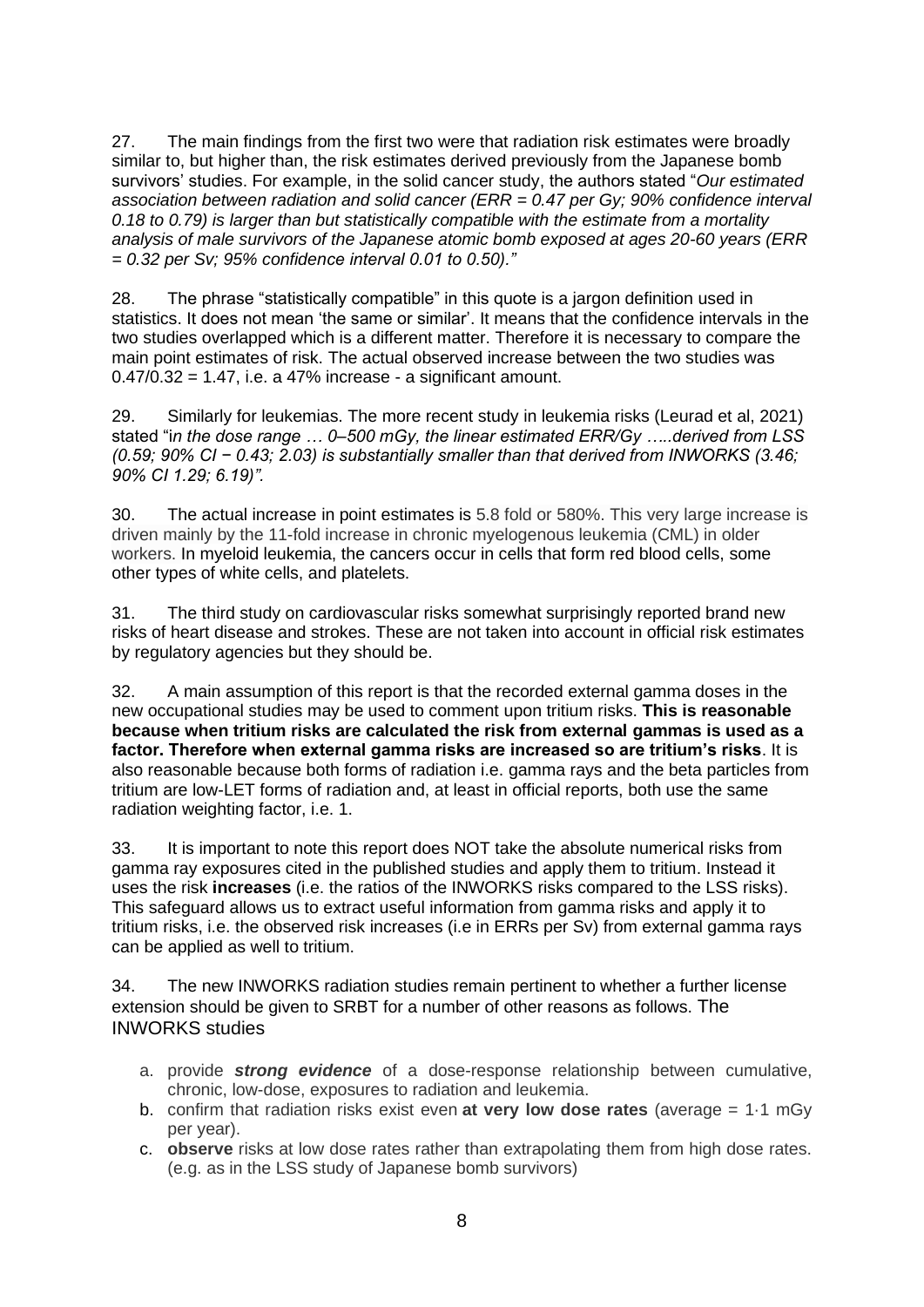- d. found that risks **do not depend on dose rate** thus contradicting the ICRP's use of a Dose and Dose Rate Effectiveness Factor (DDREF) (which acts to reduce by half its published radiation risks).
- e. found radiogenic leukemia risks decline **linearly** with dose, contradicting earlier studies suggesting a lower, linear-quadratic relationship for leukemia.
- f. **strengthen** the Linear No-Threshold (LNT) model of radiogenic risks, as it now applies to leukemias as well as solid cancers.
- g. found **no evidence of a threshold** below which no effects are seen.
- **h.** found a trend of **increasing risk of solid cancer by attained age.**

**35.** Because these findings are far-reaching in their implications, it is necessary to double check the INWORKS findings. A recent exhaustive review (Hauptmann et al, 2020) of the INWORKS studies examined possible sources of bias<sup>2</sup> and confounding<sup>3</sup>. It concluded that the new epidemiological studies directly support the conclusion of excess cancer risks from low doses of ionising radiation, with little evidence of bias and confounding. Furthermore, the magnitude of the cancer risks from these low exposures was statistically compatible with the dose-related cancer risks of the atomic bomb survivors. This is similar to the findings of another study (Berrington et al, 2020) which reviewed the INWORKS studies using specialist statistical and epidemiological methods to look for evidence of bias and found none.

#### **E. Questionable Conclusions from Environmental Data**

36. In addition to SRBT's own surveys, in some years, the CNSC carries out an Independent Environmental Monitoring Program (IEMP) at Pembroke. The most recent report <http://nuclearsafety.gc.ca/eng/resources/maps-of-nuclear-facilities/iemp/srb-tech.cfm> states

> "*the results for 2013, 2014, 2015 and 2018 confirm that the public and the environment in the vicinity of the SRB facility are protected and that there are no expected health impacts."*

37. However this statement is unsatisfactory for several reasons. The first is that the SRBT and CNSC environmental data are patchy, i.e. not comprehensive, and are highly variable. These variations are unexplained and are therefore unreliable for deriving any health conclusions.

38. The second is that the steps (i.e. computer models) needed to go from environmental data to health risks are large in size and number: none of these steps is explained either by CNSC or SRBT (see Appendix B). The reality is that these steps contain many assumptions and uncertainties: to assert that there are no expected health impacts from the environmental data is hubristic and unjustified.

39. The third reason is that no monitoring exists of any health outcomes among Pembroke residents. For example, no epidemiological studies have been carried out in the area. In addition, no monitoring of HTO and OBT levels in Pembroke residents is carried out.

40. Fourth, the guideline/reference levels in the IEMP are extremely high and nonconservative. For example, the reference level for elemental tritium in air is cited as 5,100,000 Bq/m<sup>3</sup>, for tritium in air 340 Bq/m<sup>3</sup>, and for tritium in (e.g.) kale 104,000 Bq/kg fresh weight. These unsafe limits are all derived from the unacceptably high level of tritium in

<sup>2</sup> statistical bias occurs when a model or statistic is unrepresentative of the population being studied: several sources of bias can occur, e.g. selection bias

<sup>&</sup>lt;sup>3</sup> Confounding occurs when an extraneous factor causes inaccuracy in the estimated measure of an association, e.g. smoking in a lung cancer study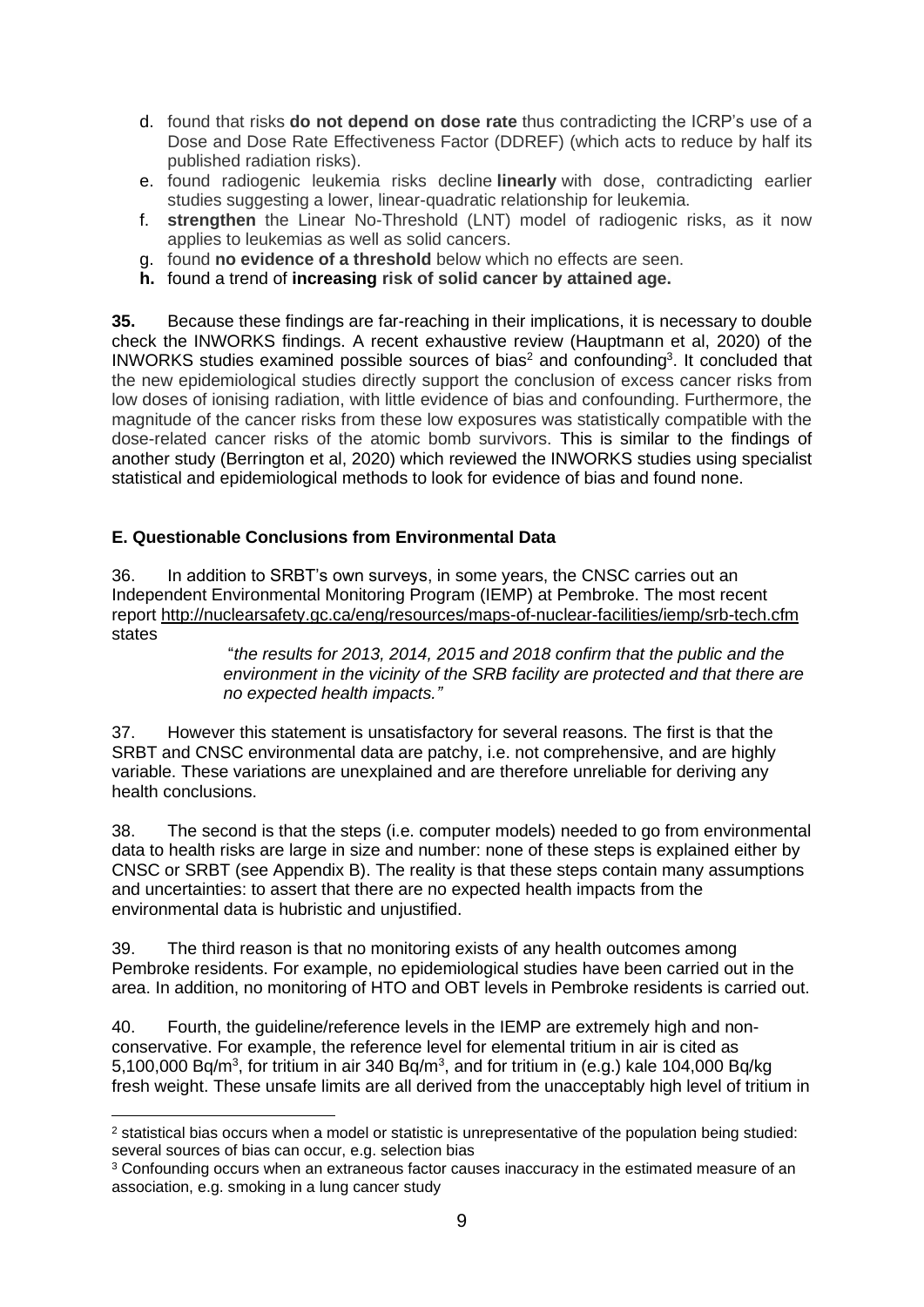drinking water - 7,000 Bq per litre - currently used by Health Canada. This is extremely lax given the current recommendation of the Ontario Drinking Water Advisory Council (ODWAC) of 20 Bq per litre.<sup>4</sup> CCRCA considers that the safer recommended tritium limit of 20 Bq per litre should be used throughout these documents.

See table 1 on the various drinking water limits in use.

| Agency                                            | <b>Tritium limit (Bq per litre)</b> |
|---------------------------------------------------|-------------------------------------|
| <b>SRBT</b> (citing Health Canada)                | 7,000                               |
| <b>European Union</b>                             | 100                                 |
| Recommended by Ontario Government's ACES in 1994  | 20                                  |
| Recommended by Ontario Government's ODWAC in 2009 | 20                                  |
| <b>US State of Colorado</b>                       | 18                                  |
| US State of California                            | 15                                  |

41. Fifth, the latest IEMP report incorrectly states "The radioactivity measured in water, soil, vegetation, air and food samples (are) …within natural background levels." Natural levels of HTO in Canada vary between 2 to 5 Bq per litre in biota, soils and water (i.e. in areas remote from nuclear facilities) however a perusal of the tritium levels published in the IEMP report are considerably higher than 2 to 5 Bq per litre.

42. Finally, to conclude from the presented patchy environmental data that the public and the environment near the SRBT facility are thereby "*protected*" is unwarranted. To state "*there are no expected health impacts*" is simply a guess, or an aspiration, as no studies have been carried out on any health impacts in the area.

43. My overall conclusion is that it is unknown whether or not "*the licensee's environmental protection program protects the health and safety of people and the environment*" as claimed by CNSC. A precautionary approach should be used here instead of hubristic assumptions.

# **F. Tritium Concentrations in Pembroke Sewage**

44. In 2013 and 2014, HTO and OBT concentrations is Pembroke's sewage sludge were published by the CNSC (2015a) as set out below in table 2 These concentrations have not been published in more recent years.

| Table 2. Pembroke Sewage Sludge tritium levels |  |  |
|------------------------------------------------|--|--|
|                                                |  |  |

| Year | HTO     | OBT         |
|------|---------|-------------|
| 2013 | 33 Bq/l | $290$ Bq/kg |
| 2014 | 34 Bq/L | 400 Bq/kg   |

45. The HTO levels in table 2 are raised compared with normal background HTO levels in Canada of about 2-5 Bq/L as stated above. The OBT data are more worrying, assuming the laboratory measurements are correct. They are a cause for concern because one must recognise that "sewage sludge" is mainly human feces. So the question arises how did such

[http://meteopolitique.com/Fiches/nucleaire/documentation/01/Nucleaire\\_eau-potable-Ontario-Tritium.pdf](http://meteopolitique.com/Fiches/nucleaire/documentation/01/Nucleaire_eau-potable-Ontario-Tritium.pdf)

<sup>4</sup>Ontario Drinking Water Advisory Council, *Report and Advice on the Ontario Drinking Water Quality Standard for Tritium* (2009), available online: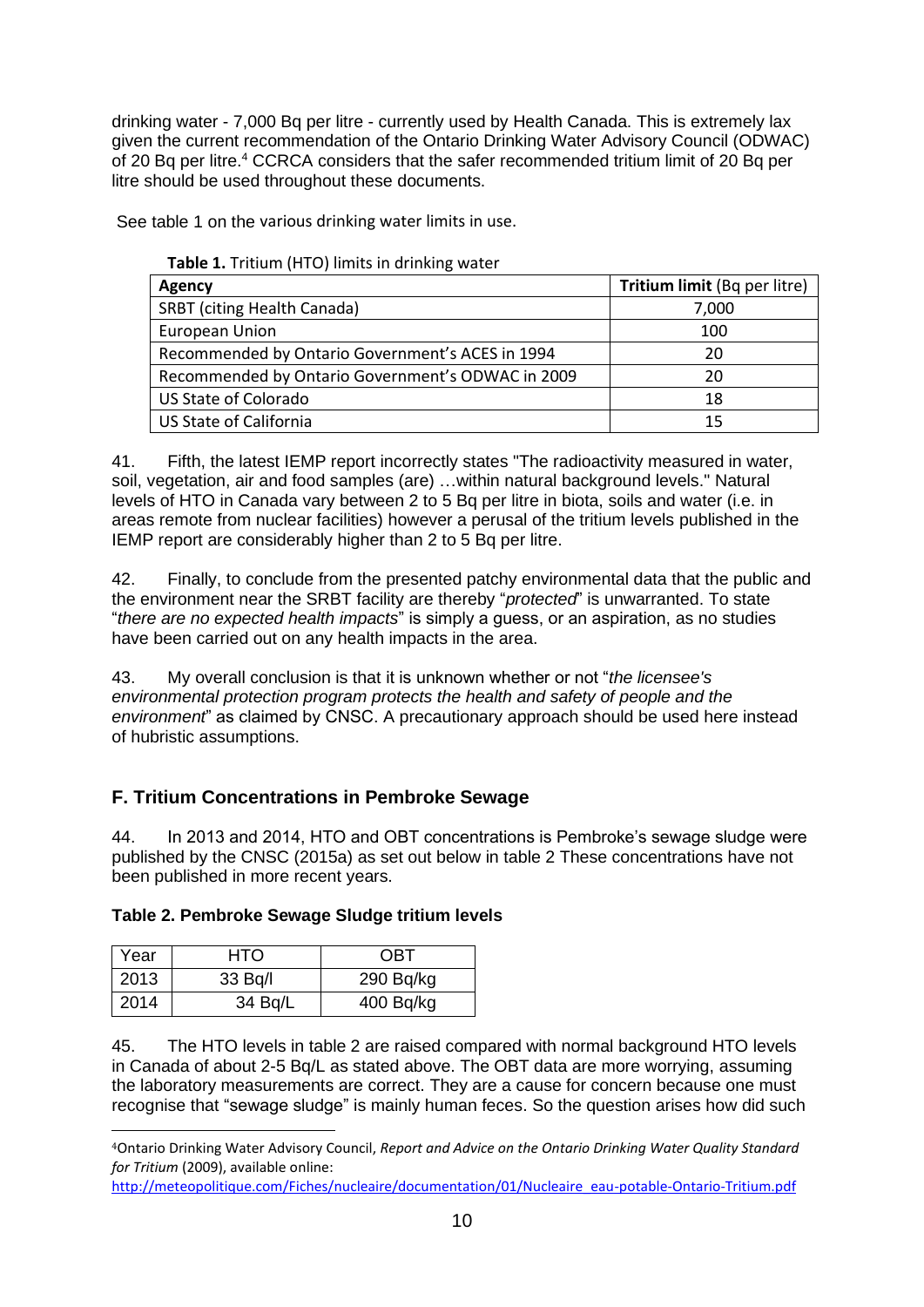high OBT levels arise in human feces? The two main sources of OBT in feces are (a) from the human digestion of OBT-contaminated foods and (b) from the discharge of live and dead tritiated bacteria, dead tritiated blood cells, i.e. the detritus of the human metabolism of tritiated body cells. The latter indicates that the body cells of Pembroke residents have OBT levels similar to those indicated in table 2. In other words, Pembroke residents themselves would appear to be tritiated to levels of 300 to 400 Bq/kg

46. Some thought has gone into the question of whether the sludge at sewage treatment plants in Pembroke could have been contaminated by non-fecal matter, but this is now considered unlikely. Therefore the data in table 2 probably indicate raised levels of OBT in the bodies of Pembroke citizens. This would mean that the people's bodies may be contaminated to such levels – a worrisome finding. It is difficult to explain such high levels otherwise as recent measured OBT levels in locally-grown foodstuffs are about a factor of 10 lower than the levels in feces. See<http://srbt.com/PRODUCE.pdf>

47. To explore this matter, HTO and OBT concentrations in people near the SRBT facility should be measured. Urine samples for HTO and non-intrusive bioassays (e.g. hair, nail clippings) of OBT levels should be undertaken in order that the risks of radiation exposures from OBT can be estimated. The overall conclusion from the data in table 2 is that all biota in the local area around SRBT and Pembroke people remain contaminated with tritium.

## **G. Epidemiological evidence of risks at other tritium-emitting sites**

48. It is an obvious step to look for evidence of ill health at other areas where people are exposed to radiation. However, due to methodological limitations, epidemiology studies are often a blunt tool for discovering whether adverse effects result from radiation exposures. These limitations include:

- under-ascertainment, i.e., people move away, or cases are not found or reported.
- strict data requirements: ideally, epidemiology data is required with good case identification, uniform registration, clear diagnostic criteria and uniformity of data collation. These data requirements are often difficult to fulfil and make large demands on time and resources.
- confounding factors: the true causes of morbidity or mortality can be uncertain due to confounding factors such as socio-economic status and competing causes of death.
- bias: smoking and alcohol cause major increases in overall mortality and morbidity, and in cancer and cardiovascular disease. These require careful handling of the raw data to avoid bias.
- poor signal to noise: only large, expensive and lengthy epidemiology studies are able to reveal effects where the signal (added cancers) is weak, and the noise (large numbers of spontaneous cancers) is strong.
- uncertain doses: establishing causality often requires estimating doses in order to show a dose-effect relationship. However, large uncertainties often exist in estimating doses - especially from internal radiation, e.g. from tritium.
- wide confidence intervals: usually findings (e.g. risks or odds ratios) are expressed with 95% confidence intervals- that is, the range of values within which the true value lies within 95% of the time. But often this range can be very wide - simply because of low numbers of cases. This can severely limit what we can conclude from the findings.

49. Many epidemiology studies are ecologic studies (Wakefield, 2008), that is, quick studies which look at health or population statistics and not individual data. Their findings are usually regarded as indicative and not conclusive. If their findings suggest an adverse effect then these should be investigated further by more detailed cohort or case-control studies.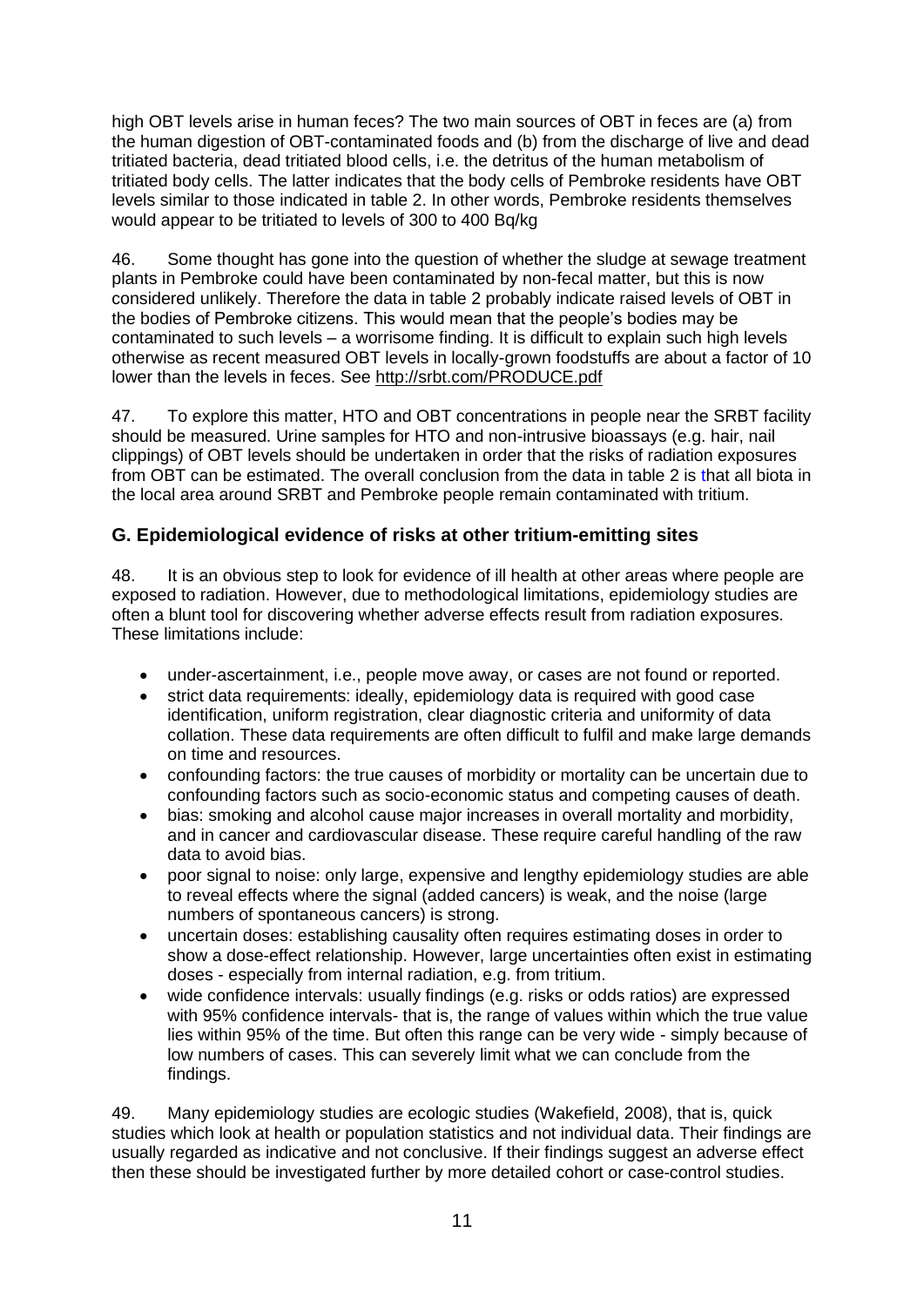The latter match "cases" (i.e. those which have an adverse effect) with randomly-selected similar individuals, in order to minimise under-ascertainment. However fewer of these are carried out because of their expense and long timespans.

#### *Leukaemia in children near Candu nuclear facilities*

50. Clarke et al (1991) studied mortality and incidence of childhood leukaemia near nuclear facilities in Ontario. Its first report considered leukaemia deaths and cases at ages 0- 4, and the second (Clarke et al*.* 1991) considered cases and deaths at ages 0-14. Data for areas "nearby" (<25 km) the 16 reactors at Bruce and Pickering over the period 1971-1987 were pooled together to increase statistical significance. The findings were 36 leukemia deaths aged 0-14 vs. 25.7 expected (SMR =  $1.40$ , 95% CI 0.98 -  $1.9$ ) indicating excess leukemia mortality with borderline statistical significance. However the confidence intervals were wide: the data were consistent with there being no increase and with there being a 90% increase in leukemia.

51. However there were indications which warranted further investigation: higher leukemia death rates after the reactors had started than before; more deaths when counted at place of birth than at place of death; and the size of the higher confidence interval. It is notable that different levels of statistical significance were adopted by the two reports. The first was 10%, and the second 5%. If the 10% level had been used in the second study as it had been in the first, the leukemia increase would have been considered "statistically significant". The authors recommended further case-control research which was not carried out.

#### *Birth defects and infant mortality in the vicinity of the Pickering nuclear facility, Ontario*

52. Johnson and Rouleau (1991) studied birth defects, stillbirths, perinatal, neonatal and infant mortality within 25 km of the Pickering nuclear station. They also studied these endpoints in relation to airborne and waterborne discharges of tritium from Pickering, concentrating on the Pickering and Ajax townships closest to the Pickering plant.

53. The incidence of central nervous system defects was significantly elevated in Pickering township for the highest level of airborne tritium emissions (odds ratio in highest group  $= 4.01$  (95% CI; 1.25, 14.04)), based on 6 cases)) but no statistically significant trends with tritium emissions (p=0.197) or ground monitoring data (p=0.24) were observed.

54. Births with Down Syndrome in Pickering township were significantly increased (24 observed *vs.* 12.9 expected (relative risk = 1.85, 95% CI = 1.19, 2.76)). But 23 other birth defect endpoints did not show such an excess. The raised incidence of Down Syndrome cases was notable, as many Chernobyl studies also indicate excesses in areas exposed to radioactive fallout. However the authors of the study queried why the incidence of Down Syndrome alone should be increased and not other forms of congenital malformation. This does not provide a reason to discount the observed association between tritium exposures and Down Syndrome.

#### *Offspring of Canadian nuclear workers*

55. Green et al (1997) assessed cases of congenital abnormalities and matched controls in the offspring of Canadian nuclear workers. (763 case-control pairs of fathers and 165 case-control pairs of mothers). Tritium doses were assessed for those cases/controls having a recorded tritium dose 60 days before conception vs. those with no dose. The study revealed increased chromosomal disorders with tritium exposure, but the number of cases (two) is small and confidence intervals wide.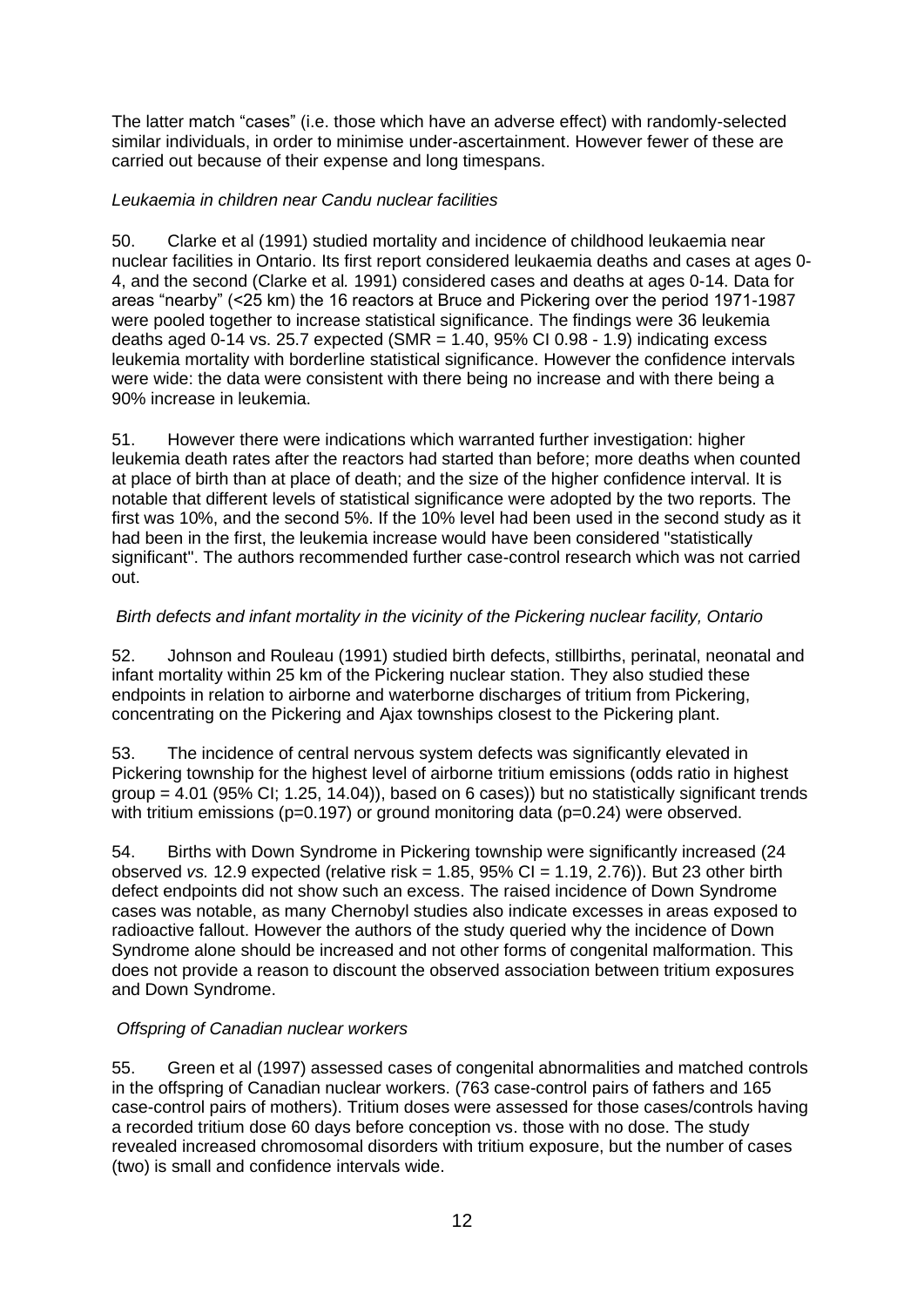#### *Offspring of Ontario radiation workers*

56. McLaughlin et al (1992, 1993) considered cases of childhood leukaemia in the offspring (aged 0-14) of Ontario radiation workers and matched cases. Tritium workers were those employed at the AECL laboratories at Chalk River, and 5 power stations (Rolphton, Pickering (A, B), Bruce (A, B); 112 cases and 896 controls). Preconceptional tritium doses were assessed for this group. There was some evidence of raised risks with internal tritium + external radiation exposures but with wide confidence intervals.

#### *Durham Region Health Department (2007)*

57. This study showed statistically significant elevated rates of several radiogenic cancers near the NPPs east of Toronto. Leukemia incidence was significantly increased in Ajax-Pickering and Clarington males in 1993-2004. This study was based on municipal borders, about 10 km from the reactors. The authors admitted some findings were of concern and recommended further more accurate studies, but none have been done. However the report incorrectly concluded that the overall findings did not indicate a pattern.

#### *Lane Study (Lane et al, 2013)*

58. This study purportedly sought to determine whether radiation doses to members of the public living within 25 km of the Pickering, Darlington and Bruce nuclear power plants (NPPs) were causing an increase in cancer rates from 1990-2008. It reported that some types of cancers were statistically higher than expected but radiation exposures were dismissed as a cause of these cancers "on the basis of current radiation risk estimates."

#### *Wanigaratne et al Study (2013)*

59. This study examined cancer incidences (1985–2005) among Pickering and north Oshawa residents including all cancers, leukemia, lung, thyroid and childhood cancers (6–19 years). Person-years analysis showed female childhood cancer cases to be significantly higher than expected ( $SIR = 1.99$ ,  $95\%$  CI: 1.08–3.38). It concluded that "multiple comparisons were the most likely explanation for this finding".

60. The above studies all show increased ill effects, some statistically significant and others with borderline statistical significance. Some studies showed increases for some illnesses but not others. However as Altman and Bland (1995) stated "absence of evidence is not evidence of absence". In addition, the methodological limitations and small sizes of some of these studies mean they were simply unable to detect effects with statistical certainty.

61. Despite their positive numerical findings, the published conclusions of these studies were invariably negative, often on the flimsy grounds of inconsistent results, too many comparisons, lack of an overall pattern. In the case of Lane et al study. It was because the observed increases in cancer incidence were much greater than would be predicted from official estimates of radiation dose. In other words, the authors refused to accept the evidence of their own study, preferring to believe in official dose estimates.

62. Instead the above studies taken together provide suggestive, albeit limited, evidence for increased health effects from exposure to tritium. These could be confirmed with larger, case-control or cohort studies. More important, considerable evidence from cell and animal studies and radiation biology theory indicates that adverse effects will occur. This is backed by evidence from recent, large scale, statistically powerful epidemiology studies – see section D above.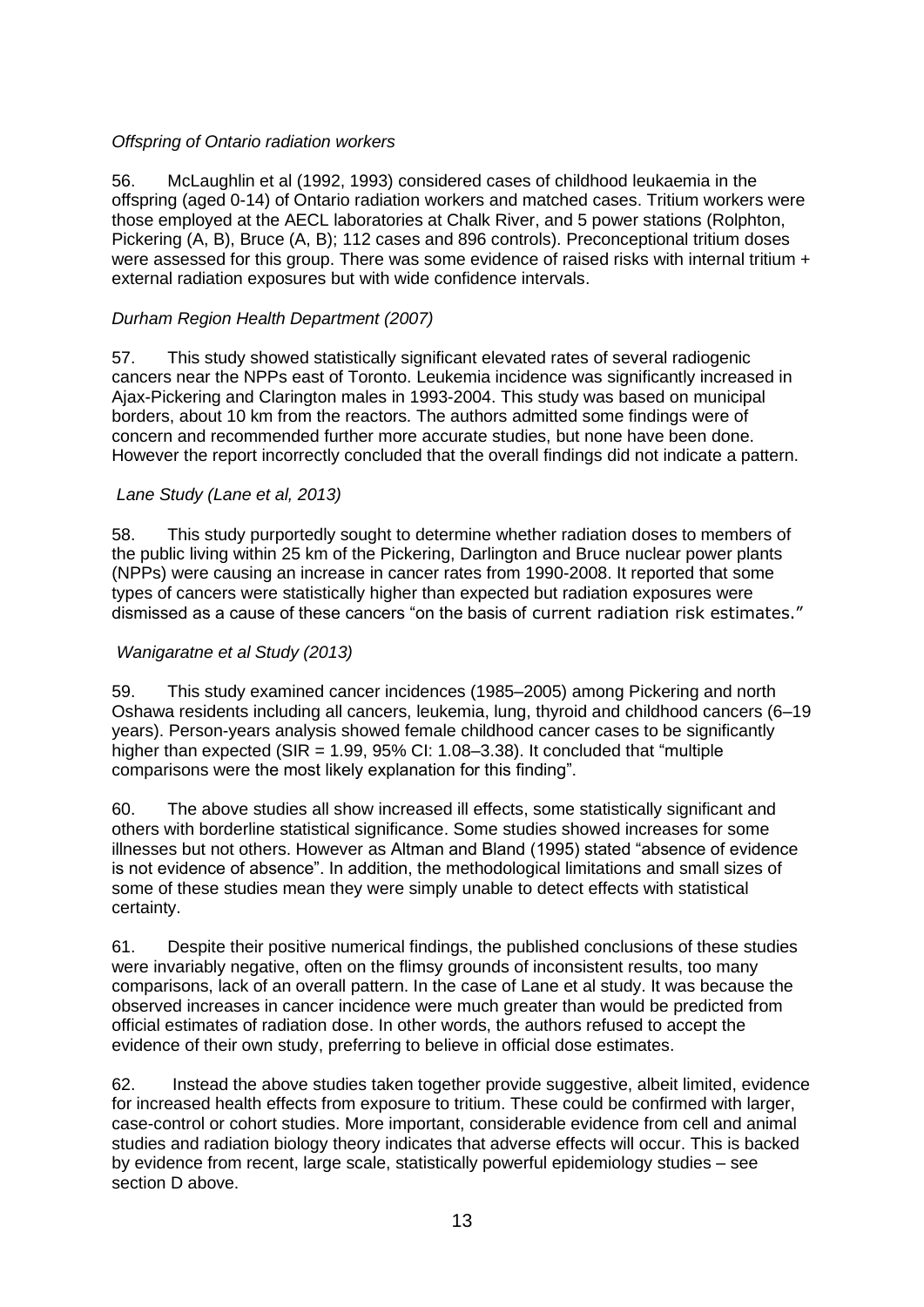## **H. CNSC draft recommendation of January 2022**

63. In January 2022, the CNSC published its draft recommendations for the requested licence renewal at SRBT at Pembroke. This stated, inter alia, "*CNSC staff have found that the potential risks … from radiological and hazardous releases to the atmospheric, hydrogeological, aquatic, terrestrial and human environments from the SRBT facility are negligible, resulting in no significant adverse effects".* See [https://www.nuclearsafety.gc.ca/eng/the-commission/hearings/cmd/pdf/CMD22/CMD22-](https://www.nuclearsafety.gc.ca/eng/the-commission/hearings/cmd/pdf/CMD22/CMD22-H8.pdf) [H8.pdf](https://www.nuclearsafety.gc.ca/eng/the-commission/hearings/cmd/pdf/CMD22/CMD22-H8.pdf)

64. However this conclusion is highly questionable, as the CNSC has not conducted any health surveys among Pembroke residents to ascertain whether any such effects exist.

#### **CONCLUSIONS**

65. Annual tritium emissions to air from SRBT's light factory at Pembroke are large compared to most nuclear power stations in the world.

66. Major international agencies recognise that tritium has unusual properties marking it as a hazardous nuclide. It is extremely mobile in the environment, contaminates all biota including humans in nearby areas to ambient levels, and binds with organic matter to form OBT with long residence times in the body making it more radiotoxic.

67. Environmental measurements of soils, foodstuffs, wells and sewage near the facility indicate pervasive tritium contamination of local areas. Tritium levels in wells are in most cases higher than the CNSC's design guide for groundwater tritium, and higher than the Ontario Government's ODWAC recommended level for tritium in drinking water.

68. It appears that neither CNSC nor SRBT understands the factors responsible for the continuing high groundwater contamination near the SRBT facility. Tritium levels in environmental samples are erratic but do not appear to be declining. In 2013 and 2014 tritium measurements in municipal sewage revealed unexpectedly high levels of OBT. These lead to increased concerns about tritium contamination in the area. These intakes increase the probability of cancer and other diseases in exposed people.

69. Epidemiology studies of other Canadian facilities emitting tritium suggest increases in cancer and congenital malformations: these could be confirmed with case-control or cohort studies. More important, considerable evidence from cell/animal studies and radiation biology theory indicates that adverse effects will occur. This is backed by evidence from recent, large scale, statistically powerful epidemiology studies – see section D.

#### **RECOMMENDATIONS**

- 70. It is recommended that
	- i. SRBT and CNSC should justify the proposed radiation exposures from SRBT as required by the ICRP's basic principles and by all EU countries. In other words, they should assess their health detriment in relation to any economic or social benefits they may have.
	- ii. CNSC should ensure the Ontario Government's ODWAC recommendation of 20 becquerels per litre (Bq/L) for drinking water is met for all Pembroke citizens.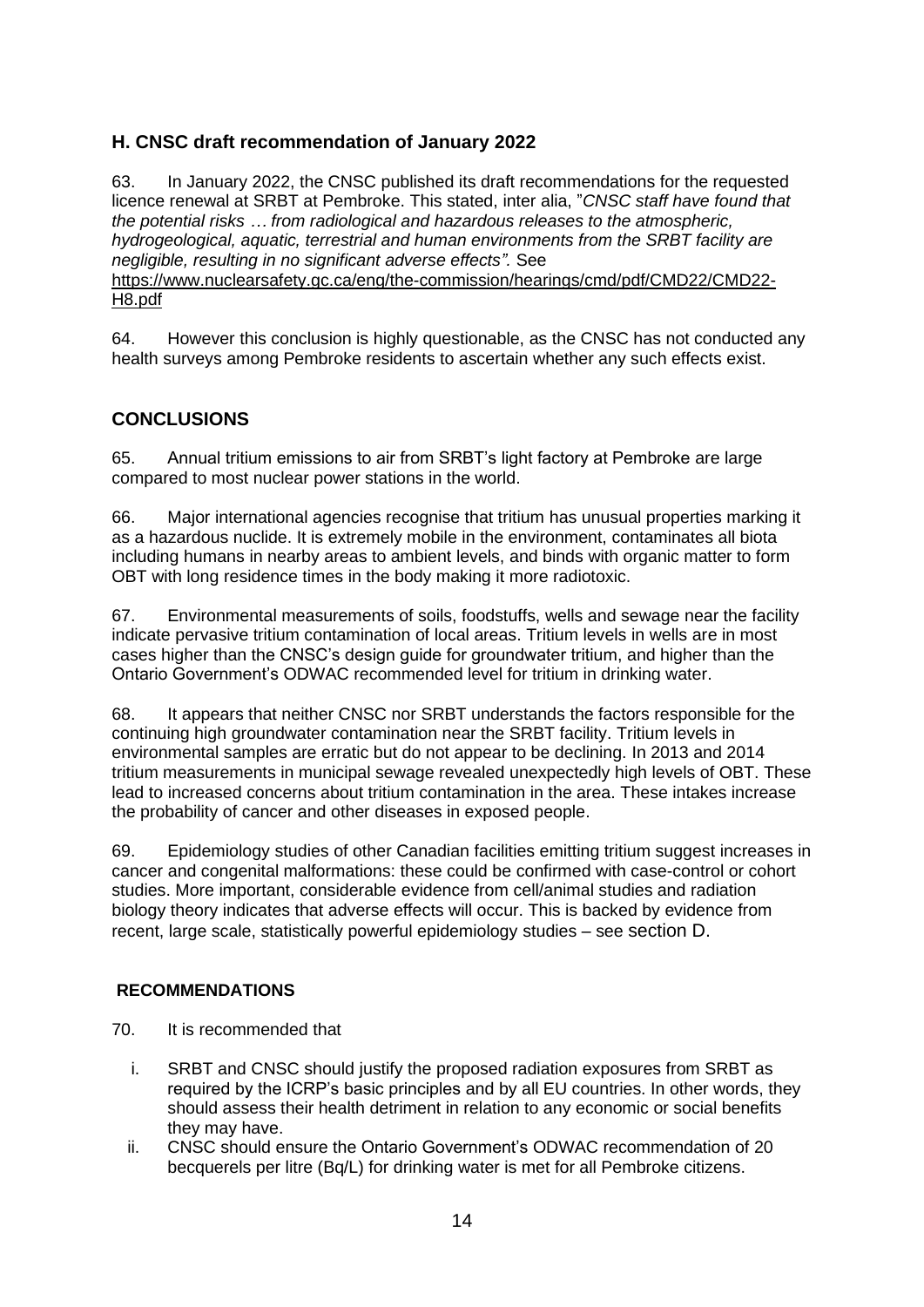- iii. CNSC should implement its own design guide for groundwater for tritium of 100 Bq/L for tritium levels in wells near SRBT.
- iv. In view of the apparent increases in HTO and OBT levels in the local environment, the CNSC's annual release limits for tritium emissions should be reduced by considerable margins.
- v. In view of the unexpectedly high OBT levels, the CNSC should commission an independent report on the findings of OBT levels in sewage sludge near SRBT with a mandate to make recommendations.
- vi. Urine tests and non-invasive bioassay tests should be carried out on volunteers from the community to ascertain HTO and OBT levels.
- vii. Local residents should continue to avoid consuming locally-grown foods and water from local wells.
- viii. In view of the discussion in Appendix E, local women intending to have a family, and families with babies and young children should consider moving elsewhere. It is recognised this recommendation may cause concern but it is better to be aware of the risks to babies and young children than ignorant of them.
- ix. SRBT employees, especially workers in their teens, should be informed about the hazards of tritium.
- x. In the longer term, it is recommended that any further operating license for SRBT be contingent on relocation of the factory to an unpopulated area outside the city limits of Pembroke. This recommendation may be overtaken by events, as it is likely that the use of radioactive lamps will continue to decline due to increasing market penetration of light emitting diodes (LEDs) lamps, especially in Europe and US [https://www.globenewswire.com/en/news-release/2020/11/16/2127168/28124/en/Worldwide-LED-Lighting-Industry](https://www.globenewswire.com/en/news-release/2020/11/16/2127168/28124/en/Worldwide-LED-Lighting-Industry-to-2030-Analysis-and-Growth-Forecast.html)[to-2030-Analysis-and-Growth-Forecast.html](https://www.globenewswire.com/en/news-release/2020/11/16/2127168/28124/en/Worldwide-LED-Lighting-Industry-to-2030-Analysis-and-Growth-Forecast.html) The recent steep declines in the costs of PV materials and energy storage systems contrast sharply with the very high costs of tritium lamps, currently US\$ 30,000 per gram.

[https://www.reddit.com/r/askscience/comments/abubxw/why\\_is\\_tritium\\_so\\_ridiculously\\_expensive](https://www.reddit.com/r/askscience/comments/abubxw/why_is_tritium_so_ridiculously_expensive)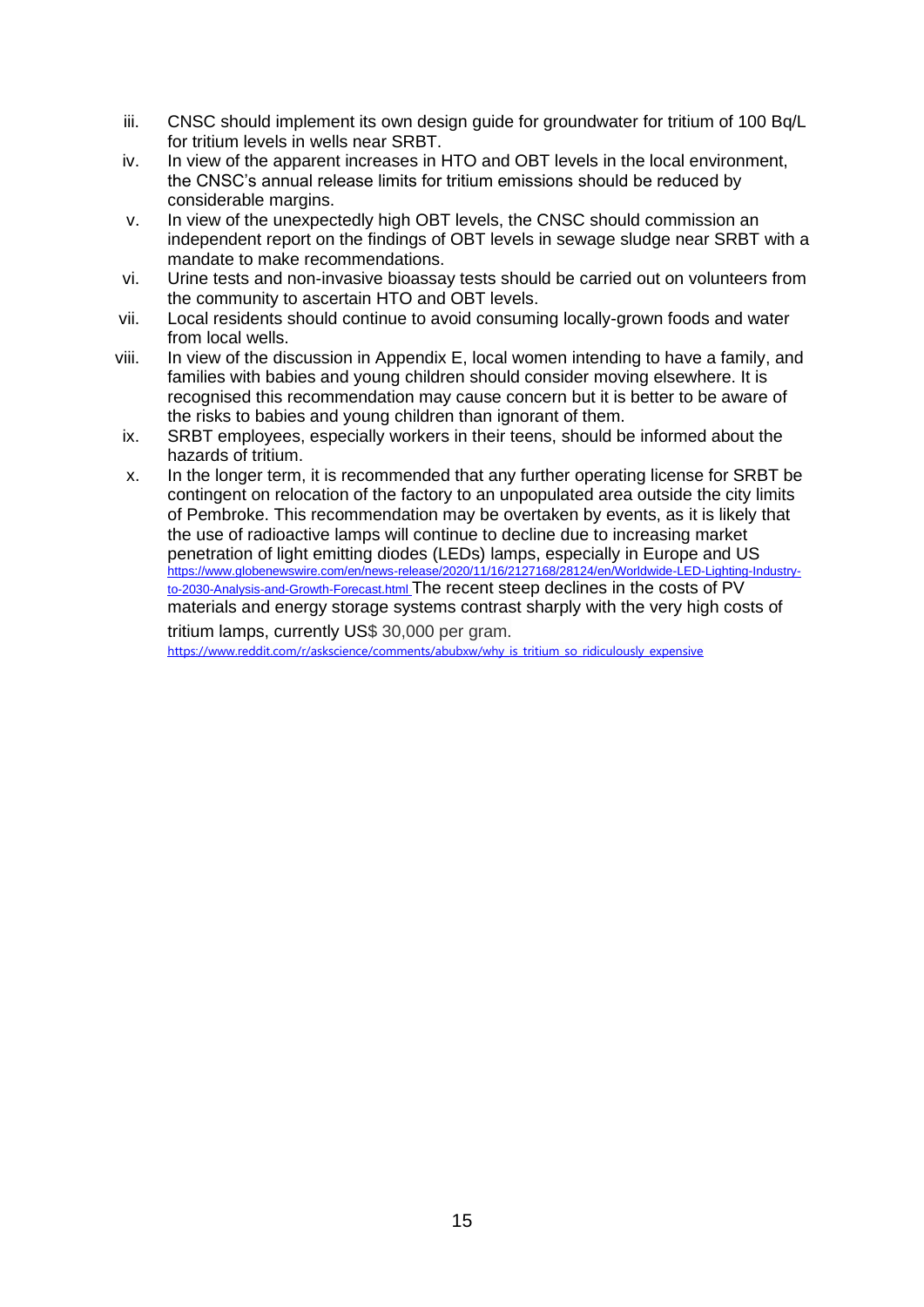#### **REFERENCES**

AGIR. Review of risks from tritium. Documents of the Health Protection Agency: Radiation, Chemical and Environmental Hazards, REC-4. November 2007. [http://www.hpa.org.uk/web/HPAweb&HPAwebStandard/HPAweb\\_C/1197382220012](http://www.hpa.org.uk/web/HPAweb&HPAwebStandard/HPAweb_C/1197382220012)

Altman DG and Bland JM (1995) Absence of evidence is not evidence of absence. BMJ 311 pp 485.

ASN (2010) White Paper on Tritium. Autorite de Securite Nucleaire (French Nuclear Safety Authority). Paris France.

Berrington de Gonzalez A, Daniels RD, Cardis E, Cullings HM, Gilbert E, Hauptmann M, Kendall G, Laurier D, Linet MS, Little MP, Lubin JH, Preston DL, Richardson DB, Stram D, Thierry-Chef I, Schubauer-Berigan MK (2020) Epidemiological studies of low-dose ionizing radiation and cancer: rationale and framework for the monograph and overview of eligible studies J Natl Cancer Inst Monogr 2020(56):97–113.<https://academic.oup.com/jncimono/article/2020/56/97/5869935>

CERRIE Report of the committee examining radiation risks of internal emitters. Chilton, Didcot: National Radiological Protection Board; 2004. Available at [https://webarchive.nationalarchives.gov.uk/ukgwa/20140108135440/http://www.cerrie.org/report/](https://webarchive.nationalarchives.gov.uk/ukgwa/20140108135440/http:/www.cerrie.org/report/)

Clarke EJ, J McLaughlin and TW Anderson 1991. Childhood Leukaemia Around Canadian Nuclear Facilities Phase II. Final Report. AECB INFO-0300-2.

CNSC (2008) Standards and Guidelines for Tritium in Drinking Water. Part of the Tritium Studies Project. INFO 0766.

CNSC (2010) Health Effects, Dosimetry and Radiological Protection of Tritium. Canadian Nuclear Safety Commission. INFO-0799. Ottawa, Canada.

CNSC (2011) Tritium Studies Project Synthesis Report INFO- 0800 January 2011

CNSC (2015) Independent Environmental Monitoring Program: SRB Technologies Nuclear Processing Facility. [http://nuclearsafety.gc.ca/eng/resources/maps-of-nuclear-facilities/iemp/srb](http://nuclearsafety.gc.ca/eng/resources/maps-of-nuclear-facilities/iemp/srb-tech.cfm)[tech.cfm](http://nuclearsafety.gc.ca/eng/resources/maps-of-nuclear-facilities/iemp/srb-tech.cfm)

CNSC (2015a) Measurements and Dose Consequences of Tritium in Municipal Sewage Sludge. e-Doc: 4655459 (PDF).

Cox R, Menzel H-G, Preston J. Internal dosimetry and tritium – the ICRP position. J Radiol Prot. 2008; 28: 131-135.: [http://www.iop.org/EJ/article/0952-4746/28/2/E02/jrp8\\_2\\_e02.pdf?request-id=af51e9d4-](http://www.iop.org/EJ/article/0952-4746/28/2/E02/jrp8_2_e02.pdf?request-id=af51e9d4-3bcc-4a5b-a878-7ebb2fcad86d) [3bcc-4a5b-a878-7ebb2fcad86d](http://www.iop.org/EJ/article/0952-4746/28/2/E02/jrp8_2_e02.pdf?request-id=af51e9d4-3bcc-4a5b-a878-7ebb2fcad86d) (accessed 30 June 2008).

Davis PA, Peterson SR, Amiro, BD (1997) Revision of UNSCEAR document "Dose assessment methodologies for tritium and radiocarbon." Chalk River, Canada: Atomic Energy of Canada Limited; Report RC-M-27.

Durham Region Health Department (2007), Radiation and Health in Durham Region 2007. Whitby, Ontario: The Regional Municipality of Durham. [http://www.durham.ca/departments/health/health\\_statistics/radiationHealthReport2007.pdf](http://www.durham.ca/departments/health/health_statistics/radiationHealthReport2007.pdf)

Environmental Protection Agency. Modifying EPA radiation risk models based on BEIR VII (draft White Paper). Washington DC: EPA, 1 August 2006: pp27 - 28.

European Commission (1998) Council Directive 98/83/EC on the quality of water intended for human consumption. Official Journal of European Community L330: pp 32-54.

Fairlie I (2005) Uncertainties in Doses and Risks from Internal Radiation. Medicine, Conflict and Survival 2005, 21(2):111-126.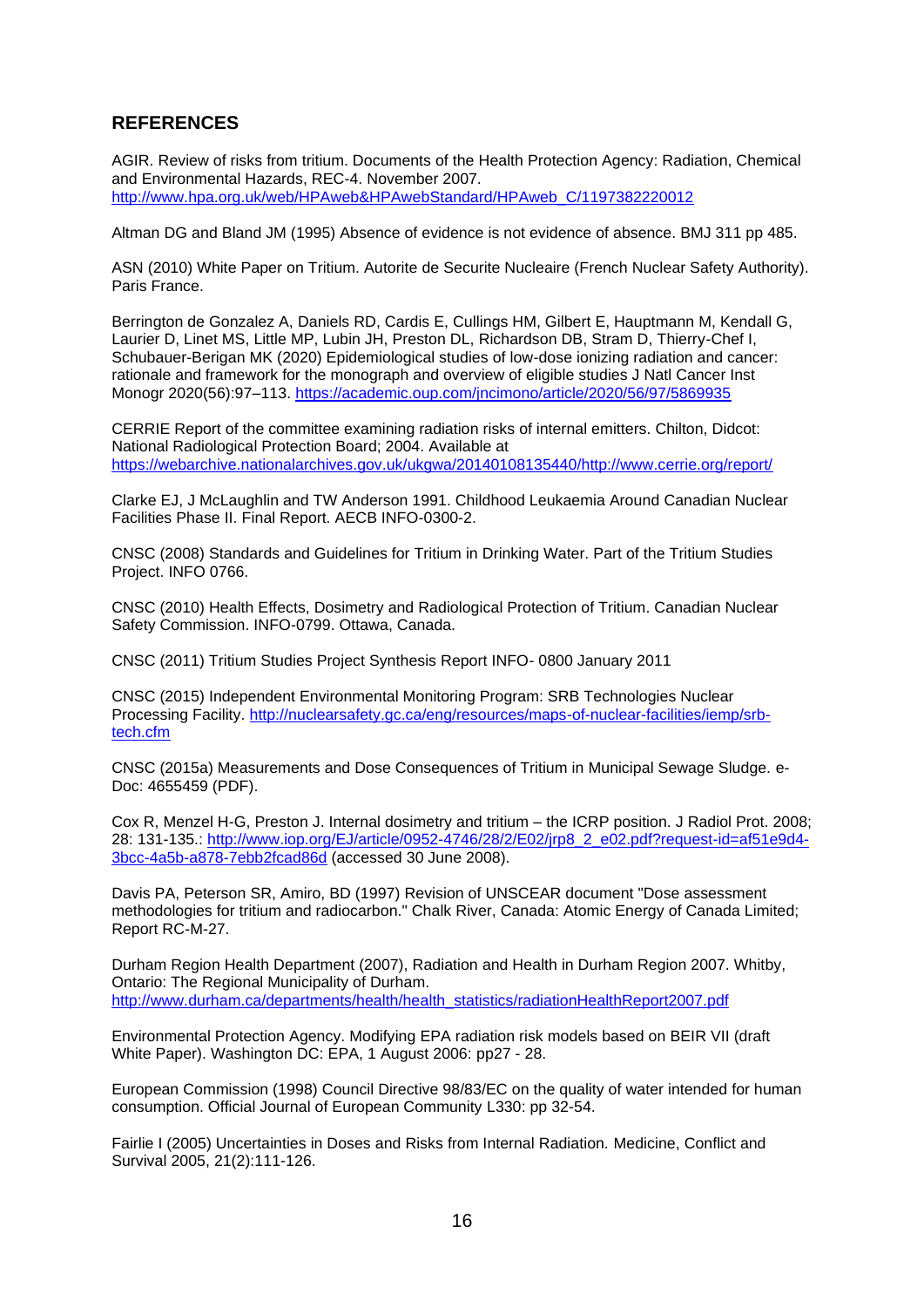Fairlie I (2007a) RBE and wR values of Auger emitters and low-range beta emitters with particular reference to tritium. Journal of Radiological Protection 27:157-168.

Fairlie I (2007b) Tritium Hazard Report: pollution and radiation risk from Canadian nuclear facilities. Greenpeace Canada. June 2007.

Fairlie I. (2007c) Tritium hazard report: pollution and radiation risk from Canadian nuclear facilities. Greenpeace Canada. June 2007. Available from: [http://www.greenpeace.org/raw/content/canada/en/documents-and-links/publications/tritium-hazard](http://www.greenpeace.org/raw/content/canada/en/documents-and-links/publications/tritium-hazard-report-pollu.pdf)[report-pollu.pdf](http://www.greenpeace.org/raw/content/canada/en/documents-and-links/publications/tritium-hazard-report-pollu.pdf)

Fairlie I (2008) The hazards of tritium revisited. Medicine, Conflict and Survival. Vol 24:4. October 2008. pp 306 -319.

<http://www.informaworld.com/smpp/content~content=a904743144~db=all~order=page>

Fairlie I (2009) "Childhood Cancers near German Nuclear Power Stations: hypothesis to explain the cancer increases". Medicine, Conflict and Survival Vol 25, No 3, pp206–220.

Fairlie I (2008) New evidence of childhood leukaemias near nuclear power stations. Med Confl Surviv. 2008; 24:219-227.

Fairlie I (2014) A hypothesis to explain childhood cancers near nuclear power plants [J Environ](http://www.ncbi.nlm.nih.gov/pubmed/24054083)  [Radioact.](http://www.ncbi.nlm.nih.gov/pubmed/24054083) 133 (2014) pp 10- 17.

Gillies M, Richardson DB, Cardis E, Daniels RD, O'Hagan JA, Haylock R, Laurier D, Leuraud K, (2015) Risk of cancer from occupational exposure to ionising radiation: retrospective cohort study of workers in France, the United Kingdom, and the United States (INWORKS), BMJ 2015;351:h5359 <https://www.bmj.com/content/bmj/351/bmj.h5359.full.pdf>

Green, L.M., L. Dodds, A.B. Miller, D.J. Tomkins, J. Li and M. Escobar 1997. Risk of Congenital Anomalies in Children of Parents Occupationally Exposed to Low Level Radiation. Occupational and Environmental Medicine 54 629-635.

Hamra GB, Richardson DB, Cardis E, Daniels RD, Gillies M, O'Hagan JA, Haylock R, Laurier D, Leuraud K, Moissonnier M, Schubauer-Berigan M, Thierry-Chef I, Kesminiene A (2016) Cohort Profile: The International Nuclear Workers Study (INWORKS) Int J Epidemiol. 45(3):693-9. <https://academic.oup.com/ije/article/45/3/693/2572548>

Hauptmann M, Robert D, Cardis E, et al. (2020) Epidemiological Studies of Low-Dose Ionizing Radiation and Cancer: Summary Bias Assessment and Meta-Analysis. JNCI Monographs. 2020(56):188–200.<https://academic.oup.com/jncimono/article/2020/56/188/5869934>

Hoffmann W et al (2007) Childhood Leukemia in Vicinity of the Geesthacht Nuclear Establishments near Hamburg, Germany. Environmental Health Perspectives. Vol 115, No 6, June 2007.

Ichimasa M (1995) Overview of the 1994 chronic HT release experiment at Chalk River. Fusion Tech. 28:840-5.

Inoue Y et al (1993) Uptake of atmospheric tritium by market foods. Fusion Technology 21 pp 494- 499.

IRSN (2010a). Sources of production and management of tritium produced by nuclear plants. Institute de Radioprotection et Surete Nucleaire. Fonteney-aux-Roses, Paris France http://www.irsn.fr/FR/Actualites\_presse/Actualites/Pages/20100709\_rapports\_IRSN\_etat\_connaissan ces\_tritium.aspx

IRSN (2010b). Tritium in the Environment - Review of the IRSN. Institute de Radioprotection et Surete Nucleaire. Fonteney-aux-Roses, Paris France. http://www.irsn.fr/FR/Actualites\_presse/Actualites/Pages/20100709\_rapports\_IRSN\_etat\_connaissan ces\_tritium.aspx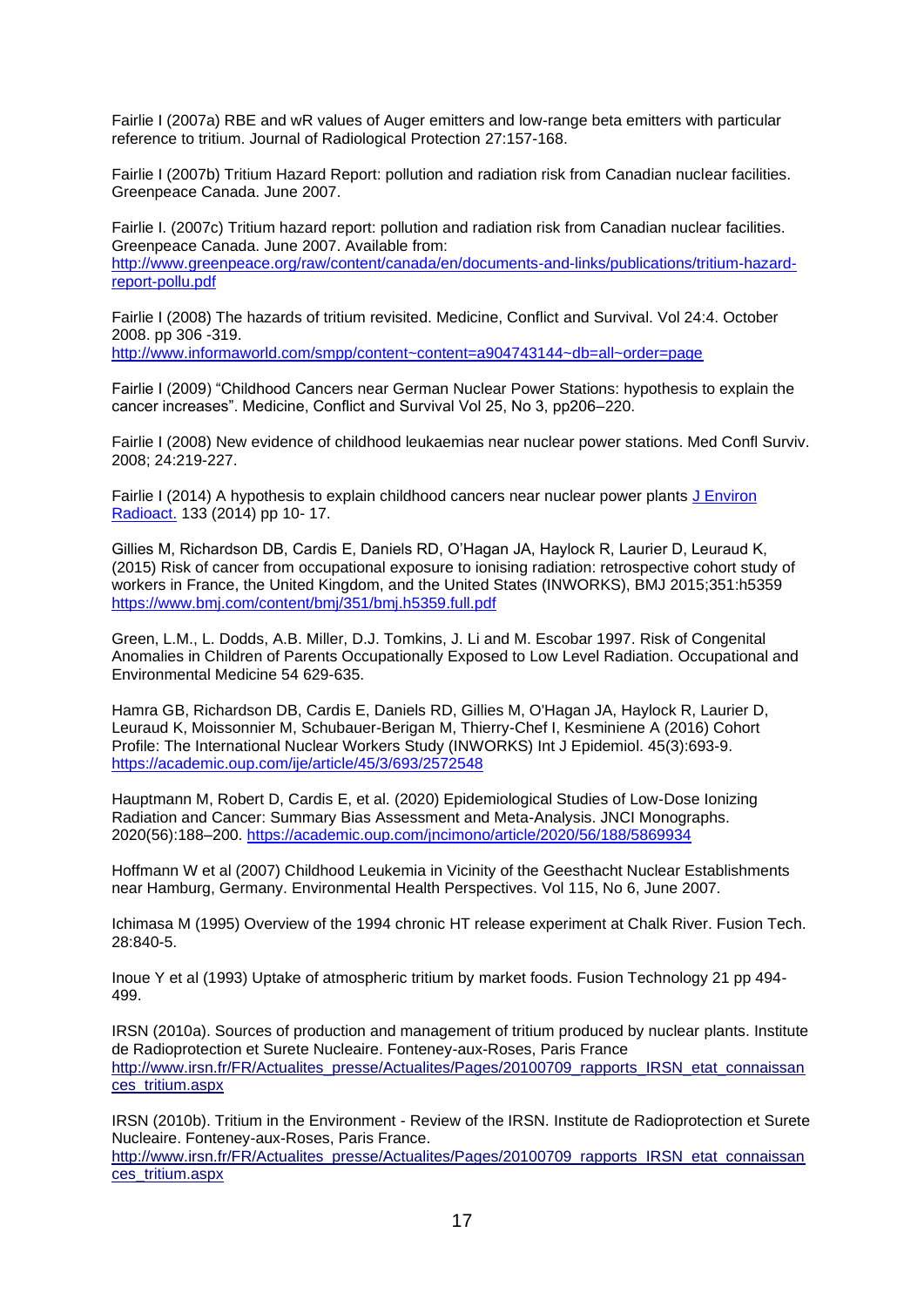IRSN (2010c). Tritium in the Environment - A View from the IRSN on the key issues and avenues of research and development. Institute de Radioprotection et Surete Nucleaire. Fonteney-aux-Roses, Paris France

http://www.irsn.fr/FR/Actualites\_presse/Actualites/Pages/20100709\_rapports\_IRSN\_etat\_connaissan ces\_tritium.aspx

IRSN (2010d). Elements of reflection on the health risk posed by tritium Institute de Radioprotection et Surete Nucleaire. Fonteney-aux-Roses, Paris France

http://www.irsn.fr/FR/Actualites\_presse/Actualites/Pages/20100709\_rapports\_IRSN\_etat\_connaissan ces\_tritium.aspx

IRSN (2010e). Tritium: Limits of releases and impact. Institute de Radioprotection et Surete Nucleaire. Fonteney-aux-Roses, Paris France

[http://www.irsn.fr/FR/Actualites\\_presse/Actualites/Pages/20100709\\_rapports\\_IRSN\\_etat\\_connaissan](http://www.irsn.fr/FR/Actualites_presse/Actualites/Pages/20100709_rapports_IRSN_etat_connaissances_tritium.aspx) [ces\\_tritium.aspx](http://www.irsn.fr/FR/Actualites_presse/Actualites/Pages/20100709_rapports_IRSN_etat_connaissances_tritium.aspx)

IRSN (2010f). Tritium and OSPAR. Institute de Radioprotection et Surete Nucleaire. Fonteney-aux-Roses, Paris France

http://www.irsn.fr/FR/Actualites\_presse/Actualites/Pages/20100709\_rapports\_IRSN\_etat\_connaissan ces\_tritium.aspx

Johnson, K.C. and J. Rouleau 1991. Tritium Releases from the Pickering Nuclear Generating Station and Birth Defects and Infant Mortality in Nearby Communities 1971-1988. AECB INFO-04011

Kaatsch P et al (2008) Leukaemia in young children living in the vicinity of German nuclear power plants. Int J Cancer. 122(4) pp 721-6.

Kim et al (2013) Organically bound tritium (OBT) in soil at different depths around Chalk River Laboratories (CRL), Canada AECL Nucl. Rev. (2013), pp. 17–26.

Kim SB, Baglan N, Davis PA.(2013 a) [Current understanding of organically](http://www.ncbi.nlm.nih.gov/pubmed/23962797) bound tritium (OBT) in the [environment.](http://www.ncbi.nlm.nih.gov/pubmed/23962797) J Environ Radioact. 2013 Dec;126:83-91. Table 3.

Kim SB, J. Roche (2012) Empirical insights and considerations for the OBT inter-laboratory comparison of environmental samples J. Environ. Radioact., 122 (2012), pp. 79–85

Lane et al (2013) Radiation Exposure and Cancer Incidence (1990 to 2008) around Nuclear Power Plants in Ontario, Canada, Journal of Environmental Protection, Vol.4 No.9, September 2013.

Laurier D et al (2008) Epidemiological studies of leukaemia in children and young adults around nuclear facilities: a critical review. Radiat Prot Dos 132(2):182-90.

Laurier D, Bard D (1999) Epidemiologic studies of leukemia among persons under 25 years of age living near nuclear sites. Epidemiol Rev 21(2):188-206.

Leuraud K, Richardson DB, Cardis E, Daniels RD, Gillies M, Haylock R, Moissonnier M, Schubauer-Berigan MK, Thierry-Chef I, Kesminiene A, Laurier D (2021) Risk of cancer associated with low-dose radiation exposure: comparison of results between the INWORKS nuclear workers study and the Abomb survivors study Radiat Environ Biophys 60(1):23-39 <https://link.springer.com/article/10.1007/s00411-020-00890-7>

Leuraud K, Richardson DB, Cardis E, Daniels RD, Gillies M, O'Hagan JA, Hamra GB, Haylock R, Laurier D, Moissonnier M, Schubauer-Berigan MK, Thierry-Chef I, Kesminiene A (2015) Ionising radiation and risk of death from leukaemia and lymphoma in radiation-monitored workers (INWORKS): an international cohort study Lancet Haematol 2(7):e276-81. [https://www.thelancet.com/journals/lanhae/article/PIIS2352-3026\(15\)00094-0/fulltext](https://www.thelancet.com/journals/lanhae/article/PIIS2352-3026(15)00094-0/fulltext)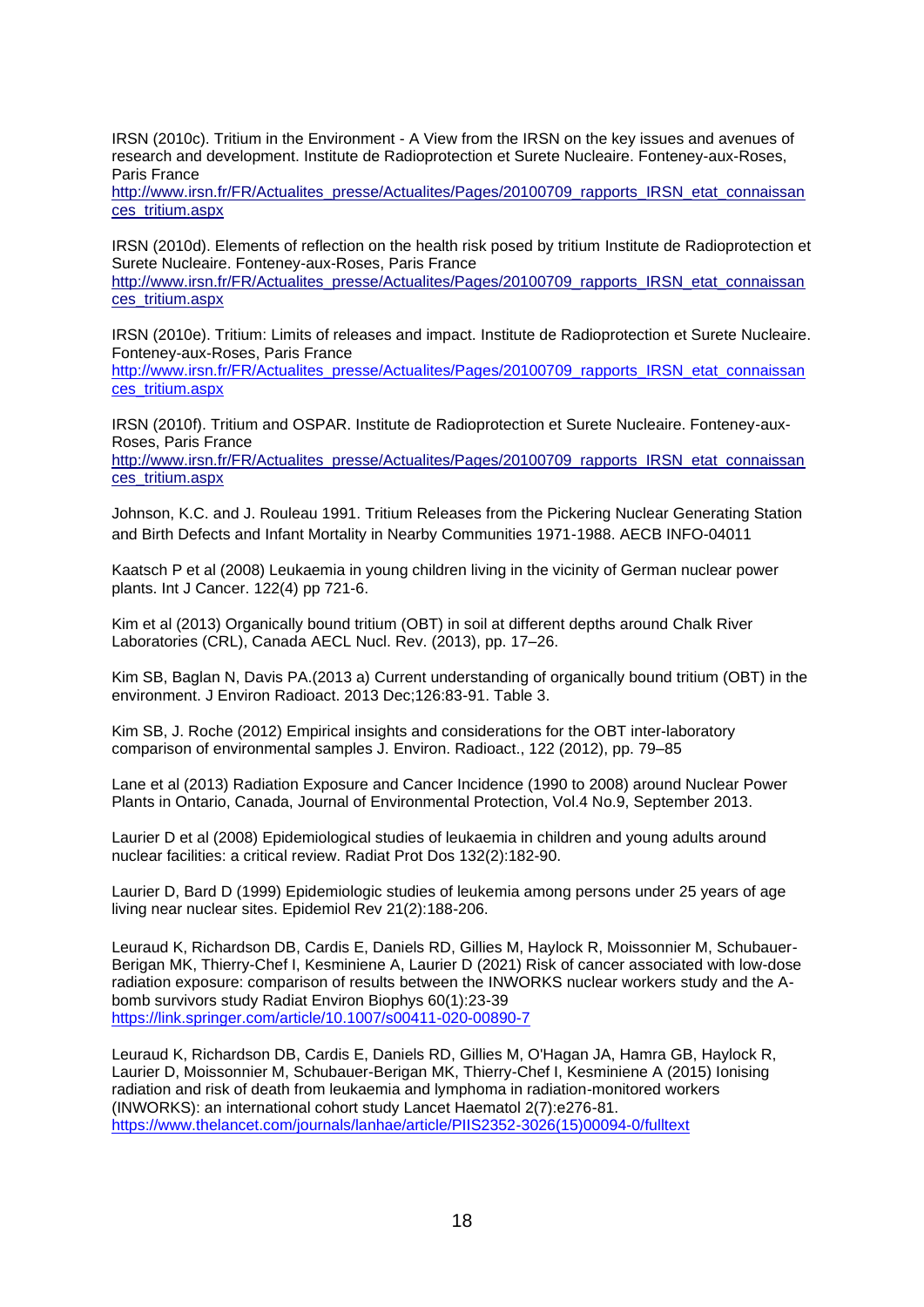Makhijani A, Smith B, Thorne MC. Science for the vulnerable: setting radiation and multiple exposure environmental health standards to protect those most at risk (chapter 7 on tritium). 2006. Available from:<http://www.ieer.org/campaign/report.pdf> (accessed 20 May 2008).

Matsumoto, Hideki, et al (2021) "Health effects triggered by tritium: how do we get public understanding based on scientifically supported evidence?." Journal of Radiation Research 62.4 (2021): 557-563.

McLaughlin J, Anderson TW, Clarke EA, King W (1992) Occupational exposure of fathers to ionizing radiation and the risk of leukaemia in offspring – a case-control study (AECB project no 7.157.1). Report INFO-0424. Atomic Energy Control Board, Ottawa, Canada.

McLaughlin JR, King WD, Anderson TW, Clarke EA and Ashmore JP (1993) Paternal radiation exposure and leukaemia in offspring: the Ontario case-control study. *Br Med J,* 307, 959-966, 1257, 1462.

Melintescu A, Galeriu D, Takeda H. Reassessment of tritium dose coefficients for the general public. Radiation Protection Dosimetry. 15 June 2007: 1–5.

ODWAC (2009) Report and Advice on the Ontario Drinking Water Quality Standard for Tritium. Ontario Drinking Water Advisory Council [http://www.odwac.gov.on.ca/reports/minister\\_reports.htm](http://www.odwac.gov.on.ca/reports/minister_reports.htm)

Okada S, Momoshima N. Overview of tritium: characteristics, sources, and problems. Health Physics. 1993; 65: 595-609.

Peterson SR, Davis PA (2002) "Tritium doses from chronic atmospheric releases: a new approach proposed for regulatory compliance." *Health Physics* 82.2 (2002): 213-225.

Richardson DB, Cardis E, Daniels RD, Gillies M, Haylock R, Leuraud K, Laurier D, Moissonnier M, Schubauer-Berigan MK, Thierry-Chef I, Kesminiene A (2018) Site-specific Solid Cancer Mortality After Exposure to Ionizing Radiation: A Cohort Study of Workers (INWORKS) Epidemiology 29(1):31-40. [https://journals.lww.com/epidem/Abstract/2018/01000/Site\\_specific\\_Solid\\_Cancer\\_Mortality\\_After.5.a](https://journals.lww.com/epidem/Abstract/2018/01000/Site_specific_Solid_Cancer_Mortality_After.5.aspx) [spx](https://journals.lww.com/epidem/Abstract/2018/01000/Site_specific_Solid_Cancer_Mortality_After.5.aspx)

Spix C et al (2008) Case-control study on childhood cancer in the vicinity of nuclear power plants in Germany 1980 – 2003. Eur J Cancer. Jan; 44(2) pp 275-84.

SRB Technologies (Canada) Inc, 2020 Annual Compliance and Performance Report <http://srbt.com/ACR2020.pdf>

Thompson PA et al (2015) Levels of tritium in soils and vegetation near Canadian nuclear facilities releasing tritium to the atmosphere: implications for environmental models. [Journal of Environmental](http://www.sciencedirect.com/science/journal/0265931X)  [Radioactivity](http://www.sciencedirect.com/science/journal/0265931X) [Volume 140,](http://www.sciencedirect.com/science/journal/0265931X/140/supp/C) February 2015, Pages 105–113 <http://www.sciencedirect.com/science/article/pii/S0265931X14003294>

Trivedi et al (1997) Dose Contribution from Metabolised OBT after Acute Tritium Water Intakes in Humans. Health Physics Vol 33 No 4. pp 579 – 586.

United Nations Scientific Committee on the Effects of Atomic Radiation (UNSCEAR). Sources and effects of ionizing radiation. Annex A: sources. New York: United Nations; 2006.

Wakefield, Jonathan (2008) Ecologic studies revisited. *Annu. Rev. Public Health* 29 (2008): 75-90.

Wanigaratne, E. Holowaty, H. Jiang, MSc, T. A. Norwood, M. A. Pietrusiak, P. Brown, Estimating cancer risk in relation to tritium exposure from routine operation of a nuclear-generating station in Pickering, Ontario Chronic Diseases and Injuries in Canada, Vol 33, No 4, September 2013.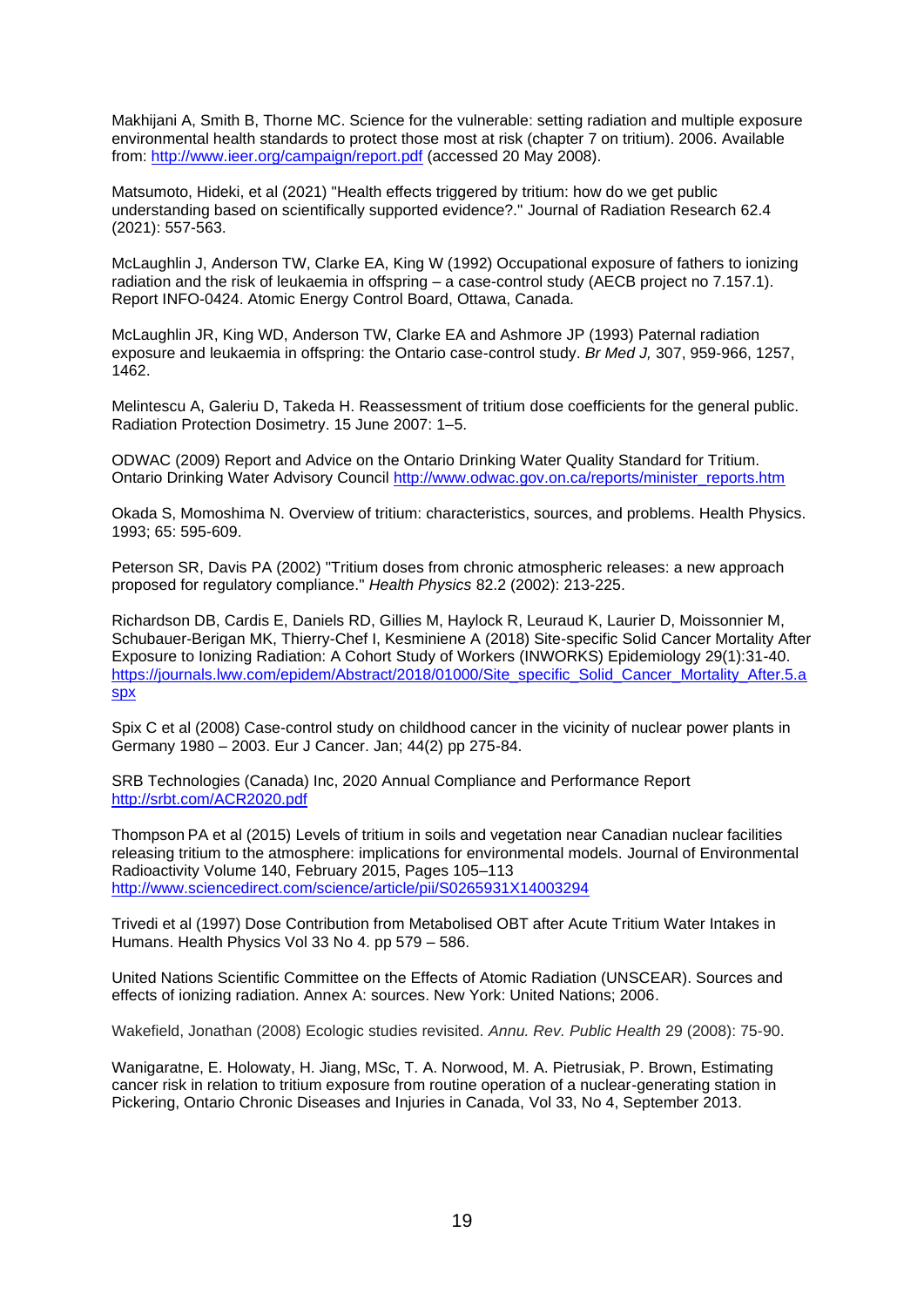# APPENDICES

#### **APPENDIX A. ORGANICALLY BOUND TRITIUM**

Organically bound tritium (OBT) which is bound to carbon atoms is termed nonexchangeable OBT. It is produced through photosynthesis (i.e. growth) in plants and by metabolic reactions and growth (i.e. cell reproduction) in animals. It is detected in most organic materials in plants, animals and soils. A second form of OBT which is more loosely bound to P, N and S atoms is called exchangeable OBT.

The behaviour of OBT (both forms) in the environment is not particularly well understood. For example, its distribution in natural ecosystems is very heterogenous. Nevertheless OBT is increasingly recognized as being more significant than HTO in understanding tritium's behaviour in the environment. (Kim et al, 2013). This is partly because OBT measurements provide a more accurate representation of tritium in the environment due to its longer retention time than HTO. (Kim and Roche, 2012)

OBT can be incorporated into all biochemical compounds, including amino acids, sugars, starches, lipids and cell structural materials: it therefore has longer retention times than tritiated water which only has a biological half-life of about 10 days. Some biomolecules are very long-lived, e.g. phospholipids in nerve cells and the DNA and RNA macromolecules. These longer retention times result in OBT's greater radiotoxicity than tritiated water. The ICRP has recommended an OBT ingestion exposure coefficient 2.3 times greater than that for HTO<sup>5</sup>. However much evidence suggests it should be at least 5 times or more greater (Fairlie, 2008).

Following a single HTO intake, the current ICRP model assumes 3% is bound as OBT and "may be neglected". But Trivedi et al (1997) estimated that up to 9% is bound as OBT. Animal studies also indicate that OBT levels must be considered – essentially because OBT is cleared from the body much more slowly than HTO. Commerford et. al (1982) found, after a transient HTO exposure to mice, tritium remained bound to DNA and histone 8 weeks later. They concluded that the OBT doses from them would exceed HTO doses overall.

The same goes for chronic exposures except more so. Commerford, Carsten and Cronkite (1977) found most of the tritium dose came from OBT 2 to 3 days after stopping chronic HTO administration to mice. Rogers (1992) concluded OBT was the principal determinant in tritium doses to mice following chronic HTO exposure. More recently, Kim et al (2013a) discussed the OBT contribution to tritium exposures from chronic tritium releases to air. They compared 11 studies whose mean OBT contribution to total tritium exposures was 21%. In other words, any estimates of HTO exposures from SRBT emissions should be multiplied by the factor 5/4.

#### **Longevity of OBT in the environment**

Eyrolle-Boyer et. al (2014) stated that OBT levels can persist in the environment for several decades. They found that terrestrial biomass pools, contaminated by global atmospheric fallout from nuclear weapons testing in the 1950s and 1960s constituted a significant delayed source of OBT, resulting in an apparent enrichment of OBT levels compared to HTO. This finding helps explain OBT/HTO ratios greater than 1 observed in areas not affected by industrial radioactive wastes. This finding supports the findings by Ichimasa (1995) of long-term raised OBT levels near Chalk River following chronic HT releases.

<sup>&</sup>lt;sup>5</sup> ICRP dose coefficients for adults are 1.8 x 10<sup>-11</sup> Sv/Bq for tritiated water and 4.2 x 10<sup>-11</sup> Sv/Bq for OBT.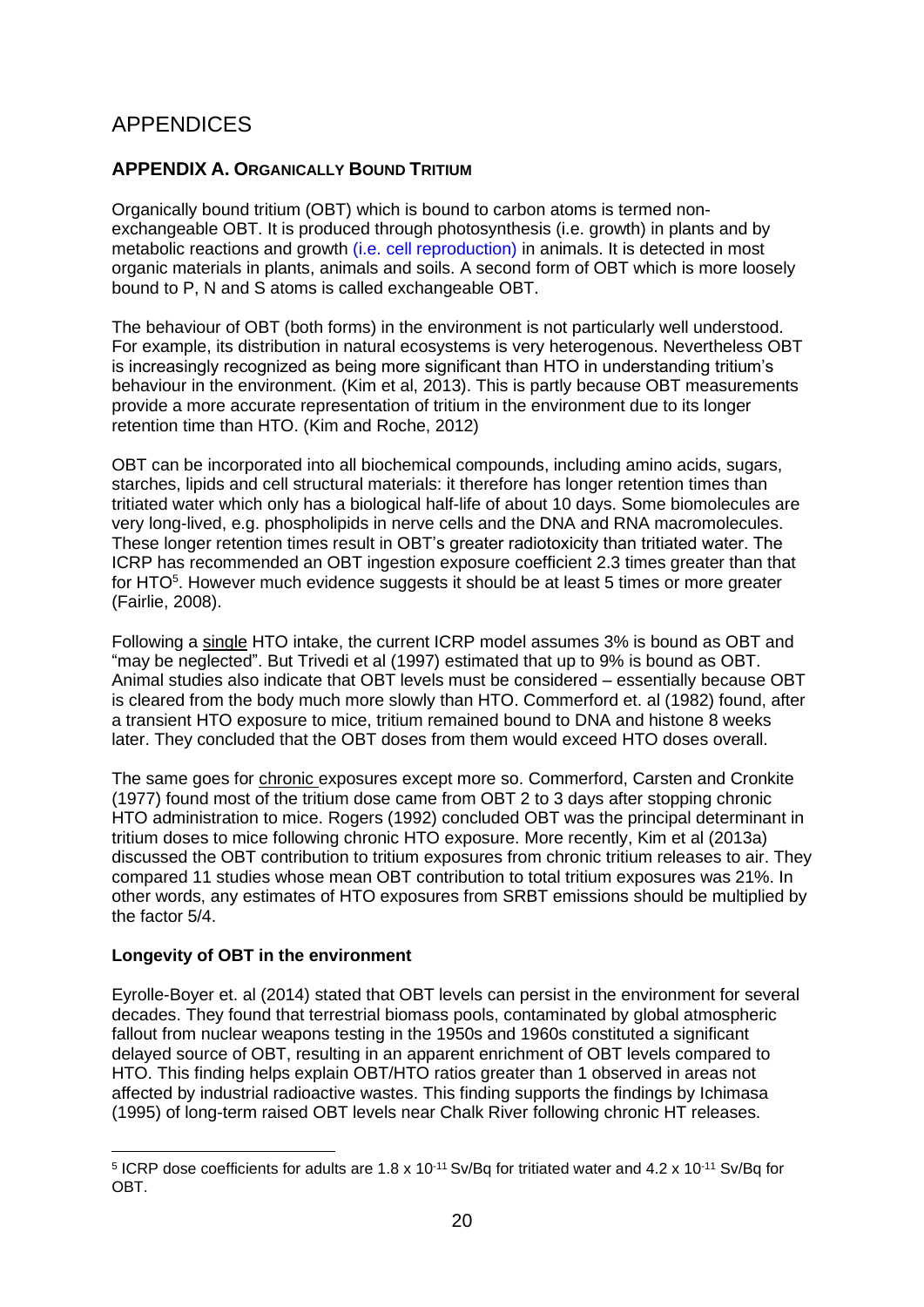A more recent study (Thompson et al, 2015) has emphasised the importance of OBT in the environment. It stated that, as soil acts as a repository for decaying organic matter, OBT soil concentrations represents long-term reservoirs of past tritium releases. It added "Our data support the mounting evidence suggesting that some parameters used in environmental transfer models approved for regulatory assessments should be revisited to better account for the behavior of HTO and OBT in the environment and to ensure that modelled estimates (e.g. plant OBT) are appropriately conservative." Unfortunately, these parameters have not been revisited by the CNSC.

## **APPENDIX B. UNCERTAINTIES IN "DOSE" ESTIMATES**

SRBT and CNSC reports contain tables with dose estimates to members of the public: these are invariably very small. However these do not explain that these are estimates not measurements and may contain large uncertainties.

How these dose estimates are derived is not widely understood by scientists, and usually not at all by members of the public. In fact, the method is complicated, as they are derived using many computer models in sequence, with the median value from each model being plugged into the next model and so on. Although there are many smaller sub models, the main models include:

- environmental transport models for radionuclides, including weather models
- human metabolism models for nuclide uptake, retention and excretion
- dose models which estimate doses from internally retained nuclides, and
- risk models

A major source of uncertainty is that we often do not know where radionuclides wind up inside the body after inhalation/ingestion. It is often assumed they are uniformly distributed but this there is no way of proving this.

Each of the above model results will contain uncertainties which have to be combined to gain an idea of the overall uncertainty in the final dose estimate (Fairlie, 2005). Further uncertainties are introduced by unconservative radiation weighting factors and tissue weighting factors in official models (Fairlie, 2007a). The cumulative uncertainty in dose estimates could be very large as formally accepted by the UK Government's CERRIE Committee in 2004 [\(www.cerrie.org\)](http://www.cerrie.org/) particularly for internal emitters.

#### **APPENDIX C: INCREASED INCIDENCES OF CANCER NEAR NPPS**

Recent epidemiological studies indicating increases in child leukemias near NPPs in Europe [are] is of relevance to the SRBT situation as both NPPs and SRBT emit relatively large amounts of tritium.(For example, the annual average for tritium emissions from German nuclear power stations in 2003 (a representative year) was 0.53 TBq - much lower than the 79 TBq from SRBT in 2014.)

In the late 1980s and early 1990s, several UK studies revealed increased incidences of childhood leukemia near UK nuclear facilities. Recent epidemiological studies have reopened the child leukemia debate.

The most important of these is the KiKK study (*Kinderkrebs in der Umgebung von Kernkraftwerken* [translated as: 'Childhood Cancer in the Vicinity of Nuclear Power Plants']. Spix et. al (2007) and Kaatsch et. al (2008) found a 60% increase in solid cancer risk in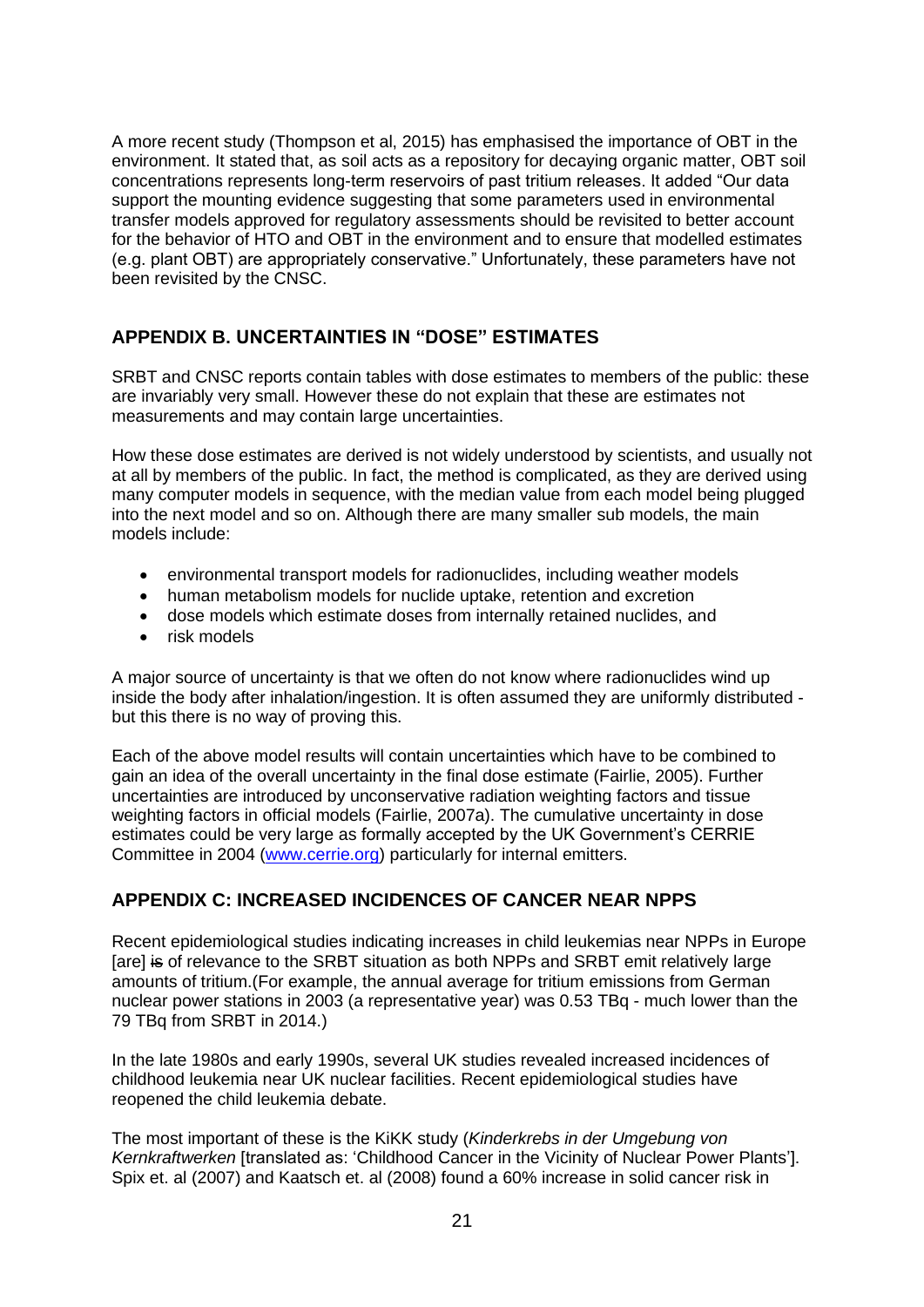embryos and a 120% increase in leukemia risk among children under 5 years living within 5 km of all German nuclear reactors. The KiKK findings are important because it was a large well-conducted study, because it was scientifically rigorous, because its evidence was very strong and because the German Government, which had commissioned the study, confirmed the researchers' findings.

The KiKK study is presently the subject of much debate in scientific communities. It is too early to provide an explanation for the increased cancers, although there is evidence to implicate radiation exposures with cancer effects. One hypothesis, (Fairlie, 2014) proposes that infant leukemias are a teratogenic effect of *in utero* exposures to radiation from intakes of radionuclides during fetal development in pregnancies. The German study suggests that exposures from NPP emissions to embryos/foetuses in pregnant women living nearby may be much larger than currently estimated. For example, haematopoietic tissues (i.e. bloodforming cells) are known to be more radiosensitive in embryos and foetuses than in adults. Also, children, particularly in the first six years, undergo rapid development. The combined immaturity of children's nervous systems and blood-forming systems make them particularly vulnerable to chronic radiation exposures.

Official organizations have found it difficult to accept that the large cancer increases near NPPs are due to radioactive emissions. This is mainly because their "dose" estimates from NPP emissions are too small by factors of 100 to 1000 times to explain the observed increases in risks. This of course assumes that official dose estimates and risk models are correct and without uncertainties. Importantly, the UK Government CERRIE Committee in 2004 [www.cerrie.org](http://www.cerrie.org/) concluded the opposite.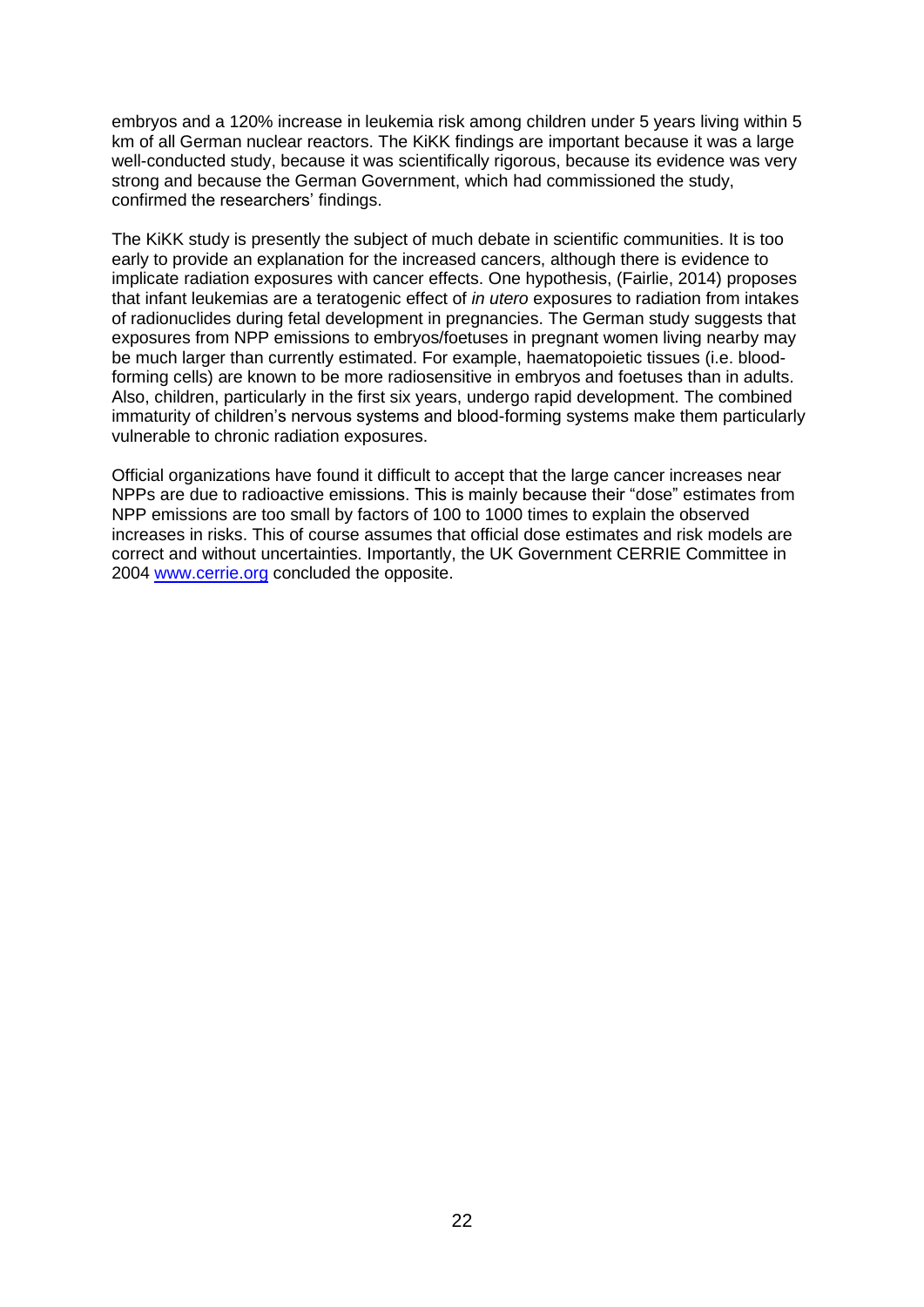# **TECHNICAL ANNEXES**

## **ANNEX A. ACRONYMS AND ABBREVIATIONS**

| AECB           | former Atomic Energy Control Board (now CNSC qv)                       |
|----------------|------------------------------------------------------------------------|
| Bq             | becquerel (SI unit of radioactivity)                                   |
| <b>CERRIE</b>  | UK Committee Examining the Radiation Risks of Internal Emitters        |
| Ci             | curie (US unit of radioactivity)                                       |
| <b>COMARE</b>  | UK Committee on the Medical Aspects of Radiation in the Environment    |
| <b>CNSC</b>    | <b>Canadian Nuclear Safety Commission</b>                              |
| <b>DDREF</b>   | dose and dose-rate reduction factor                                    |
| <b>DRL</b>     | derived release limit                                                  |
| <b>DNA</b>     | deoxyribose nucleic acid                                               |
| EC             | <b>European Commission</b>                                             |
| EPA            | <b>US Environmental Protection Agency</b>                              |
| EU             | <b>European Union</b>                                                  |
| Gy             | gray (unit of absorbed radiation dose)                                 |
| HTO            | tritiated water                                                        |
| IAEA           | International Atomic Energy Agency                                     |
| <b>ICRP</b>    | International Commission on Radiological Protection                    |
| LET            | lineal energy transfer (energy transferred per unit length of track)   |
| LNT            | linear no-threshold (model of radiation's dose-effect relationship)    |
| LSS            | Life Span Studies of the Japanese bomb survivors                       |
| <b>NEA</b>     | Nuclear Energy Agency of the OECD                                      |
| <b>NCI</b>     | <b>US National Cancer Institute</b>                                    |
| <b>NPP</b>     | nuclear power plant                                                    |
| <b>NRC</b>     | <b>US Nuclear Regulatory Commission</b>                                |
| <b>NRPB</b>    | former UK National Radiological Protection Board                       |
| OBT            | organically bound tritium                                              |
| <b>OPG</b>     | <b>Ontario Power Generation Ltd</b>                                    |
| rad            | US unit of absorbed radiation dose                                     |
| rem            | US unit of radiation dose                                              |
| SI             | Systeme Internationale                                                 |
| <b>SRBT</b>    | SRB Technologies (Canada) Inc                                          |
| Sv             | sievert (SI unit of equivalent or effective radiation dose)            |
| <b>UNSCEAR</b> | United Nations Scientific Committee on the Effects of Atomic Radiation |
| WHO            | <b>World Health Organisation</b>                                       |
|                |                                                                        |

# **ANNEX B. SYSTÈME INTERNATIONALE (SI) UNITS**

| $E = exa$                        | $= 10^{18}$ | $d = deci$ (one tenth)        | $= 10^{-1}$  |
|----------------------------------|-------------|-------------------------------|--------------|
| $P = peta$                       | $= 10^{15}$ | $c =$ centi (one hundredth)   | $= 10^{-2}$  |
| $T = \text{tera}$ (one trillion) | $= 10^{12}$ | $m =$ milli (one thousandth)  | $= 10^{-3}$  |
| $G = \text{giga}$ (one billion)  | $= 10^9$    | $\mu$ = micro (one millionth) | $= 10^{-6}$  |
| $M = mega$ (one million)         | $= 10^6$    | $n =$ nano (one billionth)    | $= 10^{-9}$  |
| $K =$ kilo (one thousand)        | $= 10^{3}$  | $p = pico$ (one trillionth)   | $= 10^{-12}$ |

# **Common examples are:**

| PBq        | = petabecquerel (one million billion becquerels) | $= 10^{15}$ Bq |
|------------|--------------------------------------------------|----------------|
| TBq        | = terabecquerel (one trillion becquerels)        | $= 10^{12}$ Bq |
| GBq        | = gigabecquerel (one billion becquerels)         | $= 10^9$ Bq    |
| mSv        | $=$ millisievert (one thousandth of a sievert)   | $= 10^{-3}$ Sv |
| <b>µSv</b> | $=$ microsievert (one millionth of a sievert)    | $= 10^{-6}$ Sv |
| nSv        | $=$ nanosievert (one billionth of a sievert)     | $= 10^{-9}$ Sv |